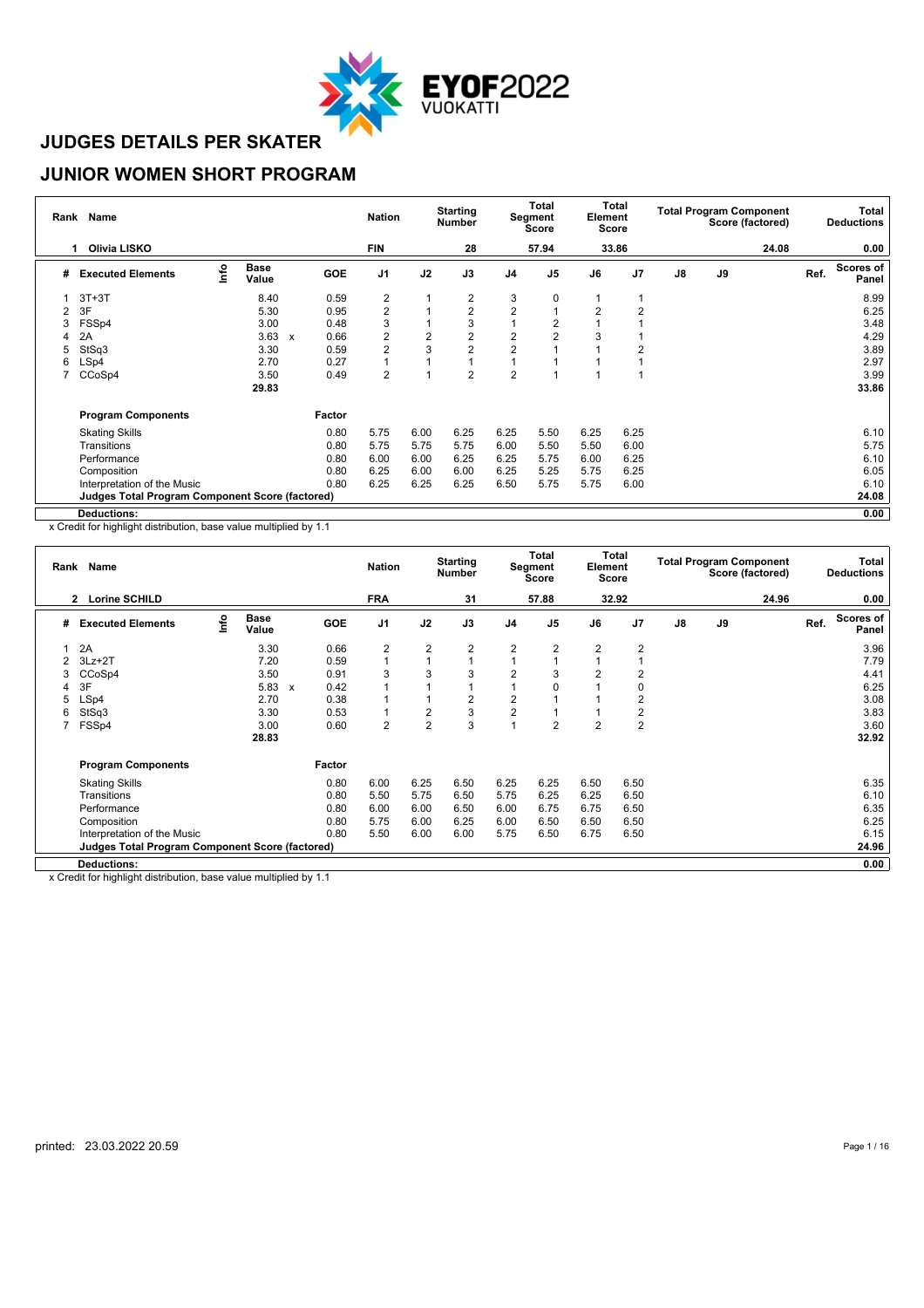

#### **JUNIOR WOMEN SHORT PROGRAM**

|   | Rank Name                                              |      |                      |   |         | <b>Nation</b>  |             | <b>Starting</b><br><b>Number</b> |                | <b>Total</b><br>Segment<br><b>Score</b> | Element        | Total<br>Score |               | <b>Total Program Component</b> | Score (factored) |      | Total<br><b>Deductions</b> |
|---|--------------------------------------------------------|------|----------------------|---|---------|----------------|-------------|----------------------------------|----------------|-----------------------------------------|----------------|----------------|---------------|--------------------------------|------------------|------|----------------------------|
|   | <b>Mariia SENIUK</b><br>3                              |      |                      |   |         | <b>ISR</b>     |             | 30                               |                | 52.53                                   |                | 30.17          |               |                                | 22.36            |      | 0.00                       |
| # | <b>Executed Elements</b>                               | lnfo | <b>Base</b><br>Value |   | GOE     | J1             | J2          | J3                               | J <sub>4</sub> | J <sub>5</sub>                          | J6             | J7             | $\mathsf{J}8$ | J9                             |                  | Ref. | <b>Scores of</b><br>Panel  |
|   | $3Lzq+2T$                                              | q    | 7.20                 |   | $-1.18$ | $-2$           | $-2$        | -1                               | $-2$           | $-2$                                    | $-3$           | $-2$           |               |                                |                  |      | 6.02                       |
| 2 | 2A                                                     |      | 3.30                 |   | 0.07    | $\pmb{0}$      | $\mathbf 0$ | 0                                | $\overline{ }$ | $\Omega$                                |                | 0              |               |                                |                  |      | 3.37                       |
| 3 | FSSp4                                                  |      | 3.00                 |   | 0.30    | $\overline{2}$ |             |                                  |                |                                         |                |                |               |                                |                  |      | 3.30                       |
| 4 | 3F                                                     |      | 5.83                 | x | 0.21    | 1              |             | $\Omega$                         |                |                                         | $-1$           | 0              |               |                                |                  |      | 6.04                       |
| 5 | StSq3                                                  |      | 3.30                 |   | 0.40    | 1              |             |                                  |                |                                         | 2              | 2              |               |                                |                  |      | 3.70                       |
| 6 | CCoSp4                                                 |      | 3.50                 |   | 0.84    | 3              | 3           | 3                                | $\overline{2}$ |                                         | 2              | 2              |               |                                |                  |      | 4.34                       |
|   | LSp4                                                   |      | 2.70                 |   | 0.70    | 4              | 3           | 3                                | 3              |                                         | $\overline{2}$ | $\overline{2}$ |               |                                |                  |      | 3.40                       |
|   |                                                        |      | 28.83                |   |         |                |             |                                  |                |                                         |                |                |               |                                |                  |      | 30.17                      |
|   | <b>Program Components</b>                              |      |                      |   | Factor  |                |             |                                  |                |                                         |                |                |               |                                |                  |      |                            |
|   | <b>Skating Skills</b>                                  |      |                      |   | 0.80    | 5.50           | 5.75        | 5.50                             | 5.75           | 5.25                                    | 5.75           | 6.50           |               |                                |                  |      | 5.65                       |
|   | Transitions                                            |      |                      |   | 0.80    | 5.25           | 5.50        | 5.25                             | 5.50           | 4.75                                    | 5.50           | 6.25           |               |                                |                  |      | 5.40                       |
|   | Performance                                            |      |                      |   | 0.80    | 5.50           | 5.75        | 5.50                             | 5.75           | 5.00                                    | 6.00           | 6.50           |               |                                |                  |      | 5.70                       |
|   | Composition                                            |      |                      |   | 0.80    | 5.00           | 5.50        | 5.50                             | 5.75           | 5.25                                    | 5.75           | 6.25           |               |                                |                  |      | 5.55                       |
|   | Interpretation of the Music                            |      |                      |   | 0.80    | 5.50           | 5.75        | 5.50                             | 5.75           | 4.75                                    | 5.75           | 6.25           |               |                                |                  |      | 5.65                       |
|   | <b>Judges Total Program Component Score (factored)</b> |      |                      |   |         |                |             |                                  |                |                                         |                |                |               |                                |                  |      | 22.36                      |
|   | Deductions:                                            |      |                      |   |         |                |             |                                  |                |                                         |                |                |               |                                |                  |      | 0.00                       |

q Jump landed on the quarter x Credit for highlight distribution, base value multiplied by 1.1

|   | Rank Name                                              |         |                      |              |            | <b>Nation</b>  |             | <b>Starting</b><br><b>Number</b> |                         | Total<br>Segment<br><b>Score</b> | Element        | Total<br>Score |               |               | <b>Total Program Component</b><br>Score (factored) |      | <b>Total</b><br><b>Deductions</b> |
|---|--------------------------------------------------------|---------|----------------------|--------------|------------|----------------|-------------|----------------------------------|-------------------------|----------------------------------|----------------|----------------|---------------|---------------|----------------------------------------------------|------|-----------------------------------|
|   | Ginevra Lavinia NEGRELLO<br>4                          |         |                      |              |            | <b>ITA</b>     |             | 25                               |                         | 50.38                            |                | 25.66          |               |               | 24.72                                              |      | 0.00                              |
| # | <b>Executed Elements</b>                               | lnfo    | <b>Base</b><br>Value |              | <b>GOE</b> | J <sub>1</sub> | J2          | J3                               | J <sub>4</sub>          | J <sub>5</sub>                   | J6             | J <sub>7</sub> | $\mathsf{J}8$ | $\mathsf{J}9$ |                                                    | Ref. | <b>Scores of</b><br>Panel         |
|   | $3T+3T<<$                                              | <<      | 5.50                 |              | $-2.02$    | $-5$           | -4          | $-4$                             | $-5$                    | $-5$                             | -5             | $-5$           |               |               |                                                    |      | 3.48                              |
| 2 | 3F<                                                    | $\prec$ | 4.24                 |              | $-1.87$    | $-5$           | $-3$        | $-4$                             | $-5$                    | $-4$                             | $-5$           | -4             |               |               |                                                    |      | 2.37                              |
|   | FSSp4                                                  |         | 3.00                 |              | 0.30       | 3              | $\mathbf 0$ | 1                                |                         |                                  |                |                |               |               |                                                    |      | 3.30                              |
|   | 2A                                                     |         | 3.63                 | $\mathbf{x}$ | 0.66       | $\overline{2}$ | 3           | $\overline{c}$                   | 2                       | $\overline{2}$                   | $\overline{2}$ | 2              |               |               |                                                    |      | 4.29                              |
|   | LSp4                                                   |         | 2.70                 |              | 0.81       | 3              | 3           | 3                                | 3                       | $\overline{4}$                   | $\overline{2}$ | 3              |               |               |                                                    |      | 3.51                              |
| 6 | StSq3                                                  |         | 3.30                 |              | 0.79       | 3              | 3           | $\overline{2}$                   | $\overline{\mathbf{c}}$ |                                  | 3              | 2              |               |               |                                                    |      | 4.09                              |
|   | CCoSp4                                                 |         | 3.50                 |              | 1.12       | 3              | 4           | 3                                | 3                       | 3                                |                | 3              |               |               |                                                    |      | 4.62                              |
|   |                                                        |         | 25.87                |              |            |                |             |                                  |                         |                                  |                |                |               |               |                                                    |      | 25.66                             |
|   | <b>Program Components</b>                              |         |                      |              | Factor     |                |             |                                  |                         |                                  |                |                |               |               |                                                    |      |                                   |
|   | <b>Skating Skills</b>                                  |         |                      |              | 0.80       | 6.00           | 6.25        | 6.00                             | 6.00                    | 6.50                             | 6.25           | 6.75           |               |               |                                                    |      | 6.20                              |
|   | Transitions                                            |         |                      |              | 0.80       | 5.75           | 6.00        | 5.50                             | 5.75                    | 6.25                             | 6.00           | 6.50           |               |               |                                                    |      | 5.95                              |
|   | Performance                                            |         |                      |              | 0.80       | 6.00           | 6.00        | 5.75                             | 5.75                    | 6.50                             | 6.75           | 6.50           |               |               |                                                    |      | 6.15                              |
|   | Composition                                            |         |                      |              | 0.80       | 6.25           | 6.25        | 5.75                             | 6.00                    | 6.75                             | 6.50           | 6.75           |               |               |                                                    |      | 6.35                              |
|   | Interpretation of the Music                            |         |                      |              | 0.80       | 6.00           | 6.00        | 6.00                             | 5.75                    | 6.50                             | 7.00           | 6.75           |               |               |                                                    |      | 6.25                              |
|   | <b>Judges Total Program Component Score (factored)</b> |         |                      |              |            |                |             |                                  |                         |                                  |                |                |               |               |                                                    |      | 24.72                             |
|   | <b>Deductions:</b>                                     |         |                      |              |            |                |             |                                  |                         |                                  |                |                |               |               |                                                    |      | 0.00                              |

<< Downgraded jump < Under-rotated jump x Credit for highlight distribution, base value multiplied by 1.1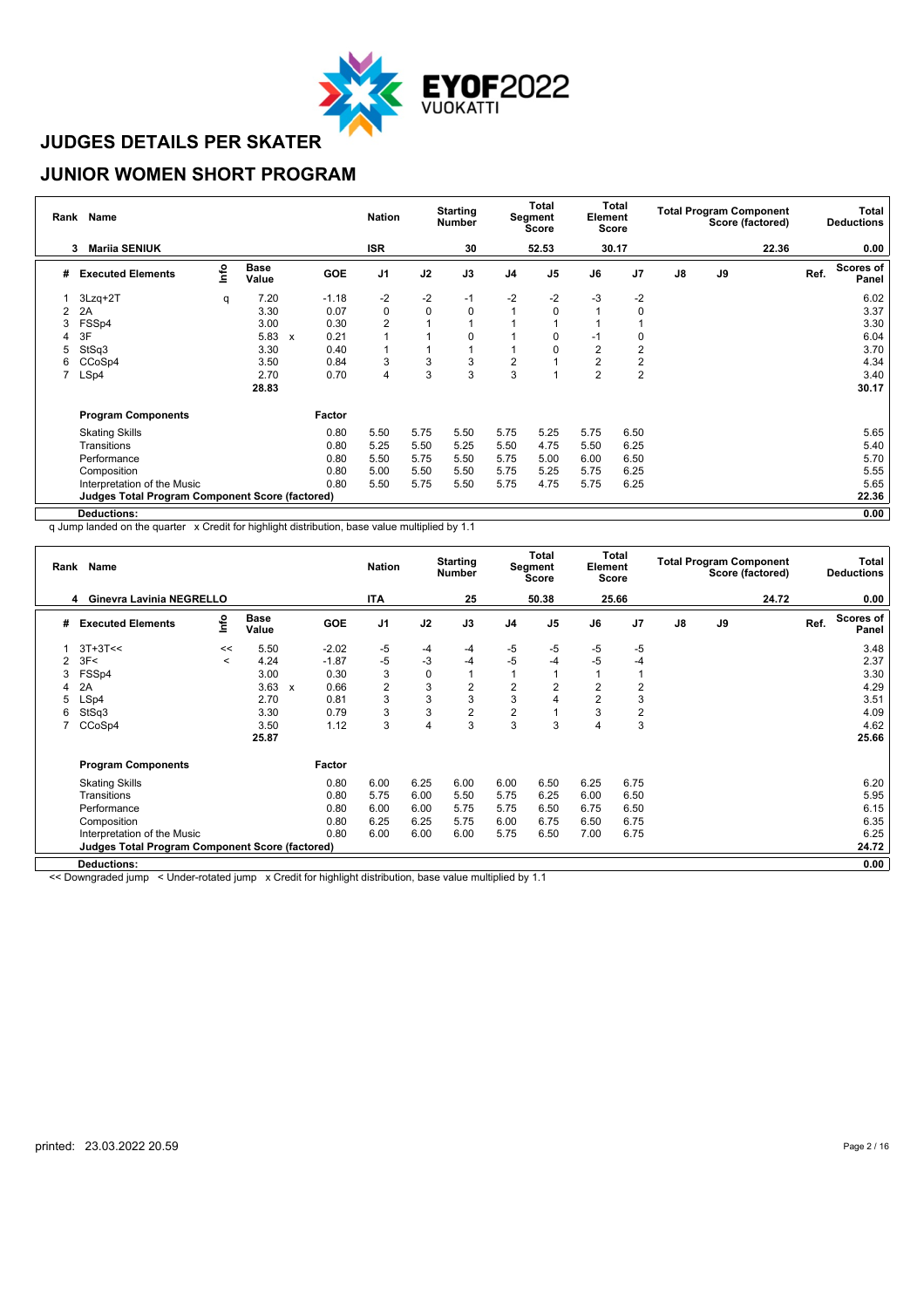

#### **JUNIOR WOMEN SHORT PROGRAM**

|   | Rank Name                                              |         |                      |                                   | <b>Nation</b>  |                | <b>Starting</b><br><b>Number</b> |                | <b>Total</b><br>Segment<br><b>Score</b> | Element        | Total<br><b>Score</b> |               |    | <b>Total Program Component</b><br>Score (factored) |      | Total<br><b>Deductions</b> |
|---|--------------------------------------------------------|---------|----------------------|-----------------------------------|----------------|----------------|----------------------------------|----------------|-----------------------------------------|----------------|-----------------------|---------------|----|----------------------------------------------------|------|----------------------------|
|   | Sarina JOOS<br>5                                       |         |                      |                                   | SUI            |                | 7                                |                | 50.25                                   |                | 26.93                 |               |    | 23.32                                              |      | 0.00                       |
| # | <b>Executed Elements</b>                               | lnfo    | <b>Base</b><br>Value | GOE                               | J1             | J2             | J3                               | J <sub>4</sub> | J <sub>5</sub>                          | J6             | J <sub>7</sub>        | $\mathsf{J}8$ | J9 |                                                    | Ref. | <b>Scores of</b><br>Panel  |
|   | $3Lzq+3T<$                                             | $\prec$ | 9.26                 | $-2.71$                           | $-4$           | $-3$           | $-5$                             | $-5$           | -4                                      | -5             | -5                    |               |    |                                                    |      | 6.55                       |
| 2 | 3F!q                                                   |         | 5.30                 | $-1.38$                           | $-3$           | $-1$           | $-2$                             | $-3$           | -2                                      | $-3$           | -3                    |               |    |                                                    |      | 3.92                       |
| 3 | FSSp4                                                  |         | 3.00                 | 0.48                              | 3              | $\overline{2}$ |                                  | $\overline{2}$ | $\overline{2}$                          |                |                       |               |    |                                                    |      | 3.48                       |
| 4 | 2A                                                     |         | 3.63                 | 0.00<br>$\boldsymbol{\mathsf{x}}$ | $\overline{1}$ | $\Omega$       | -1                               | $-1$           |                                         | $\Omega$       |                       |               |    |                                                    |      | 3.63                       |
| 5 | LSp3                                                   |         | 2.40                 | 0.29                              | 2              |                |                                  |                |                                         | $\overline{2}$ |                       |               |    |                                                    |      | 2.69                       |
| 6 | CCoSp4                                                 |         | 3.50                 | 0.14                              | 2              |                | 0                                |                | 0                                       | $-1$           | 0                     |               |    |                                                    |      | 3.64                       |
|   | StSq2                                                  |         | 2.60                 | 0.42                              | 3              | $\mathbf 0$    |                                  |                | 2                                       | $\overline{2}$ | $\overline{2}$        |               |    |                                                    |      | 3.02                       |
|   |                                                        |         | 29.69                |                                   |                |                |                                  |                |                                         |                |                       |               |    |                                                    |      | 26.93                      |
|   | <b>Program Components</b>                              |         |                      | Factor                            |                |                |                                  |                |                                         |                |                       |               |    |                                                    |      |                            |
|   | <b>Skating Skills</b>                                  |         |                      | 0.80                              | 5.75           | 5.75           | 5.50                             | 5.75           | 6.25                                    | 5.75           | 6.00                  |               |    |                                                    |      | 5.80                       |
|   | Transitions                                            |         |                      | 0.80                              | 5.50           | 5.50           | 5.25                             | 6.00           | 6.25                                    | 5.25           | 5.75                  |               |    |                                                    |      | 5.60                       |
|   | Performance                                            |         |                      | 0.80                              | 6.00           | 5.50           | 5.25                             | 5.75           | 6.50                                    | 6.00           | 6.25                  |               |    |                                                    |      | 5.90                       |
|   | Composition                                            |         |                      | 0.80                              | 6.00           | 5.75           | 5.50                             | 6.25           | 5.75                                    | 5.75           | 6.25                  |               |    |                                                    |      | 5.90                       |
|   | Interpretation of the Music                            |         |                      | 0.80                              | 6.00           | 5.50           | 5.50                             | 6.25           | 6.00                                    | 6.25           | 6.00                  |               |    |                                                    |      | 5.95                       |
|   | <b>Judges Total Program Component Score (factored)</b> |         |                      |                                   |                |                |                                  |                |                                         |                |                       |               |    |                                                    |      | 23.32                      |
|   | Deductions:                                            |         |                      |                                   |                |                |                                  |                |                                         |                |                       |               |    |                                                    |      | 0.00                       |

< Under-rotated jump q Jump landed on the quarter ! Not clear edge x Credit for highlight distribution, base value multiplied by 1.1

|   | Rank Name                                              |      |                      |              |            | <b>Nation</b>  |                | <b>Starting</b><br><b>Number</b> |                | <b>Total</b><br><b>Segment</b><br>Score | Element        | Total<br>Score |    |    | <b>Total Program Component</b><br>Score (factored) |      | Total<br><b>Deductions</b> |
|---|--------------------------------------------------------|------|----------------------|--------------|------------|----------------|----------------|----------------------------------|----------------|-----------------------------------------|----------------|----------------|----|----|----------------------------------------------------|------|----------------------------|
|   | <b>Dani LOONSTRA</b><br>6                              |      |                      |              |            | <b>NED</b>     |                | 23                               |                | 49.87                                   |                | 27.99          |    |    | 21.88                                              |      | 0.00                       |
| # | <b>Executed Elements</b>                               | lnfo | <b>Base</b><br>Value |              | <b>GOE</b> | J <sub>1</sub> | J2             | J3                               | J <sub>4</sub> | J <sub>5</sub>                          | J6             | J <sub>7</sub> | J8 | J9 |                                                    | Ref. | <b>Scores of</b><br>Panel  |
|   | $3T+2T$                                                |      | 5.50                 |              | 0.59       | $\overline{2}$ | $\overline{2}$ |                                  |                | 0                                       | $\overline{2}$ |                |    |    |                                                    |      | 6.09                       |
| 2 | 3F                                                     |      | 5.30                 |              | $-0.21$    | $\pmb{0}$      | $-1$           | 0                                | 0              | $-1$                                    | $-1$           | 0              |    |    |                                                    |      | 5.09                       |
| 3 | LSp4                                                   |      | 2.70                 |              | 0.38       | $\overline{2}$ |                | $\overline{2}$                   |                | 0                                       |                | 2              |    |    |                                                    |      | 3.08                       |
| 4 | StSq3                                                  |      | 3.30                 |              | 0.40       |                | $\overline{2}$ |                                  |                | 0                                       |                | 2              |    |    |                                                    |      | 3.70                       |
|   | FSSp3                                                  |      | 2.60                 |              | 0.05       | $\mathbf 0$    |                | 0                                | 0              | $-1$                                    |                | 0              |    |    |                                                    |      | 2.65                       |
| 6 | 2A                                                     |      | 3.63                 | $\mathbf{x}$ | 0.33       |                |                |                                  |                | 0                                       |                | 2              |    |    |                                                    |      | 3.96                       |
|   | CCoSp3                                                 |      | 3.00                 |              | 0.42       | $\overline{2}$ | $\overline{2}$ | $\overline{2}$                   |                |                                         |                |                |    |    |                                                    |      | 3.42                       |
|   |                                                        |      | 26.03                |              |            |                |                |                                  |                |                                         |                |                |    |    |                                                    |      | 27.99                      |
|   | <b>Program Components</b>                              |      |                      |              | Factor     |                |                |                                  |                |                                         |                |                |    |    |                                                    |      |                            |
|   | <b>Skating Skills</b>                                  |      |                      |              | 0.80       | 5.25           | 5.75           | 5.75                             | 5.75           | 5.25                                    | 5.75           | 6.25           |    |    |                                                    |      | 5.65                       |
|   | Transitions                                            |      |                      |              | 0.80       | 5.00           | 5.50           | 5.25                             | 5.50           | 4.75                                    | 5.00           | 5.75           |    |    |                                                    |      | 5.25                       |
|   | Performance                                            |      |                      |              | 0.80       | 5.50           | 5.50           | 5.50                             | 5.75           | 5.50                                    | 5.50           | 6.50           |    |    |                                                    |      | 5.55                       |
|   | Composition                                            |      |                      |              | 0.80       | 5.25           | 5.50           | 5.50                             | 5.50           | 5.00                                    | 5.25           | 6.25           |    |    |                                                    |      | 5.40                       |
|   | Interpretation of the Music                            |      |                      |              | 0.80       | 5.50           | 5.25           | 5.25                             | 5.75           | 5.25                                    | 5.75           | 6.25           |    |    |                                                    |      | 5.50                       |
|   | <b>Judges Total Program Component Score (factored)</b> |      |                      |              |            |                |                |                                  |                |                                         |                |                |    |    |                                                    |      | 21.88                      |
|   | <b>Deductions:</b>                                     |      |                      |              |            |                |                |                                  |                |                                         |                |                |    |    |                                                    |      | 0.00                       |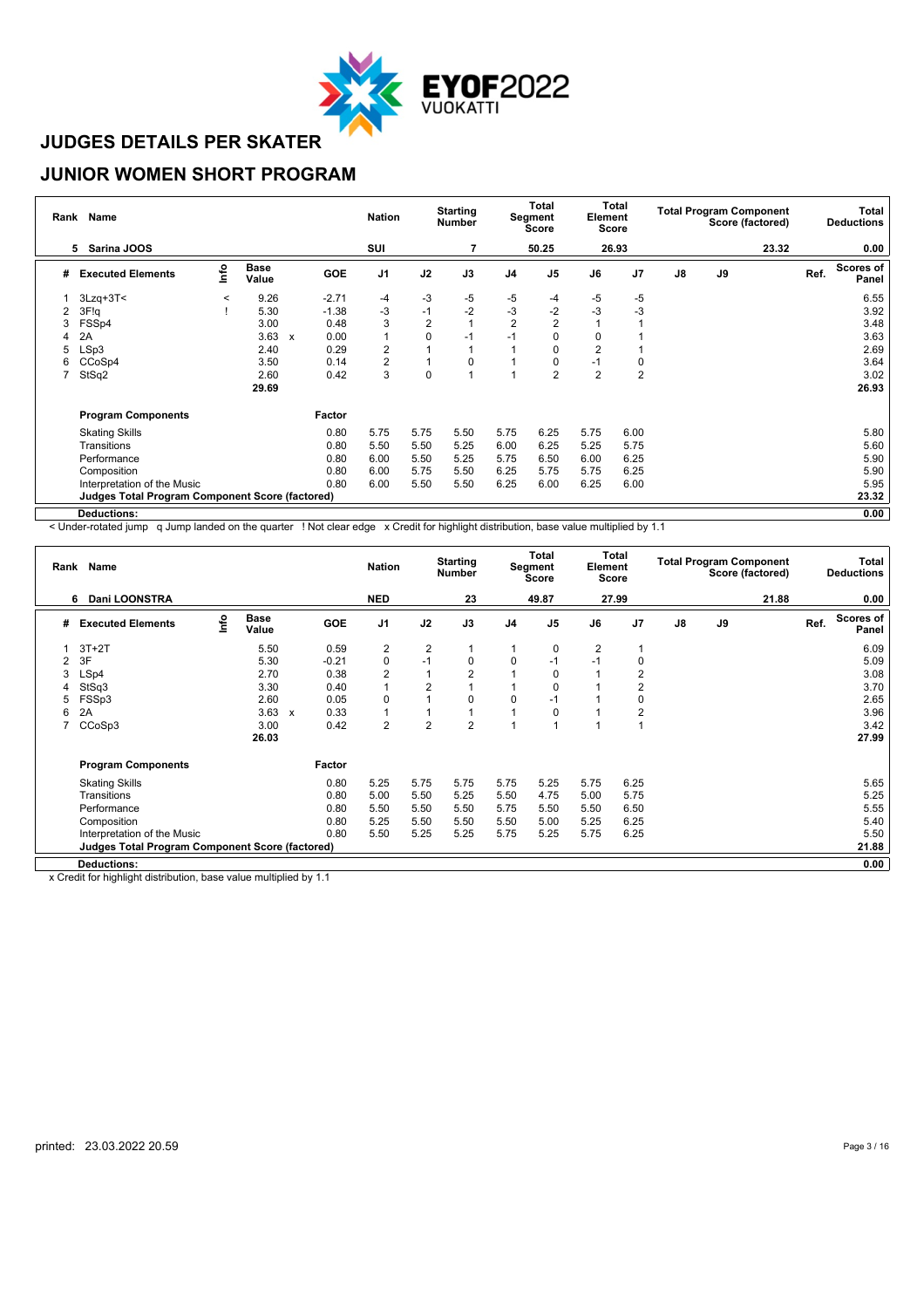

#### **JUNIOR WOMEN SHORT PROGRAM**

|   | Rank Name                                              |      |                      |   |            | <b>Nation</b> |      | <b>Starting</b><br><b>Number</b> |                | <b>Total</b><br>Segment<br><b>Score</b> | Element  | Total<br><b>Score</b> |               |    | <b>Total Program Component</b><br>Score (factored) |      | Total<br><b>Deductions</b> |
|---|--------------------------------------------------------|------|----------------------|---|------------|---------------|------|----------------------------------|----------------|-----------------------------------------|----------|-----------------------|---------------|----|----------------------------------------------------|------|----------------------------|
|   | <b>Josefin BROVALL</b>                                 |      |                      |   |            | <b>SWE</b>    |      | 26                               |                | 49.78                                   |          | 27.26                 |               |    | 22.52                                              |      | 0.00                       |
| # | <b>Executed Elements</b>                               | lnfo | <b>Base</b><br>Value |   | <b>GOE</b> | J1            | J2   | J3                               | J <sub>4</sub> | J <sub>5</sub>                          | J6       | J <sub>7</sub>        | $\mathsf{J}8$ | J9 |                                                    | Ref. | <b>Scores of</b><br>Panel  |
|   | $3S+2T$                                                |      | 5.60                 |   | 0.43       | 1             |      |                                  |                | 0                                       |          |                       |               |    |                                                    |      | 6.03                       |
| 2 | 3F                                                     |      | 5.30                 |   | 0.42       | 1             |      |                                  |                |                                         |          | -1                    |               |    |                                                    |      | 5.72                       |
| 3 | CCoSp4                                                 |      | 3.50                 |   | 0.63       | 3             |      | $\overline{2}$                   | $\overline{2}$ |                                         | 2        | $\overline{2}$        |               |    |                                                    |      | 4.13                       |
| 4 | 2A                                                     |      | 3.63                 | X | $-0.66$    | $-1$          | $-2$ | $-2$                             | $-2$           | -1                                      | $-4$     | -3                    |               |    |                                                    |      | 2.97                       |
| 5 | FSSp3                                                  |      | 2.60                 |   | 0.36       | 2             |      | $\overline{2}$                   | 0              | $\overline{2}$                          |          |                       |               |    |                                                    |      | 2.96                       |
| 6 | StSq2                                                  |      | 2.60                 |   | 0.21       | 1             |      |                                  |                | O                                       | $\Omega$ |                       |               |    |                                                    |      | 2.81                       |
|   | LSp3                                                   |      | 2.40                 |   | 0.24       | 1             |      |                                  |                | $\Omega$                                |          |                       |               |    |                                                    |      | 2.64                       |
|   |                                                        |      | 25.63                |   |            |               |      |                                  |                |                                         |          |                       |               |    |                                                    |      | 27.26                      |
|   | <b>Program Components</b>                              |      |                      |   | Factor     |               |      |                                  |                |                                         |          |                       |               |    |                                                    |      |                            |
|   | <b>Skating Skills</b>                                  |      |                      |   | 0.80       | 5.50          | 6.00 | 5.75                             | 5.50           | 5.25                                    | 5.75     | 6.00                  |               |    |                                                    |      | 5.70                       |
|   | Transitions                                            |      |                      |   | 0.80       | 5.00          | 5.50 | 5.50                             | 5.50           | 5.25                                    | 5.25     | 5.50                  |               |    |                                                    |      | 5.40                       |
|   | Performance                                            |      |                      |   | 0.80       | 5.75          | 5.75 | 6.00                             | 5.50           | 5.50                                    | 5.50     | 6.00                  |               |    |                                                    |      | 5.70                       |
|   | Composition                                            |      |                      |   | 0.80       | 5.75          | 6.00 | 5.75                             | 5.75           | 5.25                                    | 5.50     | 6.00                  |               |    |                                                    |      | 5.75                       |
|   | Interpretation of the Music                            |      |                      |   | 0.80       | 5.50          | 5.75 | 6.00                             | 5.25           | 5.00                                    | 5.50     | 6.25                  |               |    |                                                    |      | 5.60                       |
|   | <b>Judges Total Program Component Score (factored)</b> |      |                      |   |            |               |      |                                  |                |                                         |          |                       |               |    |                                                    |      | 22.52                      |
|   | Deductions:                                            |      |                      |   |            |               |      |                                  |                |                                         |          |                       |               |    |                                                    |      | 0.00                       |

x Credit for highlight distribution, base value multiplied by 1.1

|   | Rank Name                                              |         |                      |              |         | <b>Nation</b>  |                | <b>Starting</b><br><b>Number</b> |                | <b>Total</b><br>Segment<br><b>Score</b> | Element        | Total<br><b>Score</b> |    |    | <b>Total Program Component</b><br>Score (factored) |      | Total<br><b>Deductions</b> |
|---|--------------------------------------------------------|---------|----------------------|--------------|---------|----------------|----------------|----------------------------------|----------------|-----------------------------------------|----------------|-----------------------|----|----|----------------------------------------------------|------|----------------------------|
|   | Jogaile AGLINSKYTE<br>8                                |         |                      |              |         | LTU            |                |                                  |                | 49.19                                   |                | 25.23                 |    |    | 23.96                                              |      | 0.00                       |
| # | <b>Executed Elements</b>                               | Info    | <b>Base</b><br>Value |              | GOE     | J <sub>1</sub> | J2             | J3                               | J <sub>4</sub> | J <sub>5</sub>                          | J6             | J <sub>7</sub>        | J8 | J9 |                                                    | Ref. | <b>Scores of</b><br>Panel  |
|   | $3Lz$ !< $+2T$                                         | $\prec$ | 6.02                 |              | $-1.13$ | -3             | $-2$           | $-1$                             | -4             | $-2$                                    | $-3$           | $-2$                  |    |    |                                                    |      | 4.89                       |
| 2 | 3F                                                     |         | 5.30                 |              | 0.64    | $\overline{2}$ | $\overline{2}$ | 1                                |                |                                         | 0              |                       |    |    |                                                    |      | 5.94                       |
| 3 | FSSp3                                                  |         | 2.60                 |              | 0.16    | $\overline{2}$ |                | $\overline{2}$                   | 0              | 0                                       | 0              | -1                    |    |    |                                                    |      | 2.76                       |
| 4 | 2A                                                     |         | 3.63                 | $\mathbf{x}$ | 0.26    | 1              |                | $\overline{2}$                   |                |                                         | $\Omega$       | $\Omega$              |    |    |                                                    |      | 3.89                       |
| b | CCoSp2V                                                |         | 1.88                 |              | $-0.34$ | $-2$           | $-2$           | $-1$                             | $-2$           | $-2$                                    | $-1$           | $-2$                  |    |    |                                                    |      | 1.54                       |
| 6 | StSq2                                                  |         | 2.60                 |              | 0.42    | $\overline{c}$ |                | 3                                | и              | 2                                       | 2              |                       |    |    |                                                    |      | 3.02                       |
|   | LSp4                                                   |         | 2.70                 |              | 0.49    | $\overline{2}$ | $\overline{2}$ | $\overline{2}$                   |                |                                         | $\overline{2}$ | $\overline{2}$        |    |    |                                                    |      | 3.19                       |
|   |                                                        |         | 24.73                |              |         |                |                |                                  |                |                                         |                |                       |    |    |                                                    |      | 25.23                      |
|   | <b>Program Components</b>                              |         |                      |              | Factor  |                |                |                                  |                |                                         |                |                       |    |    |                                                    |      |                            |
|   | <b>Skating Skills</b>                                  |         |                      |              | 0.80    | 6.00           | 6.25           | 6.00                             | 6.00           | 6.25                                    | 6.00           | 6.25                  |    |    |                                                    |      | 6.10                       |
|   | Transitions                                            |         |                      |              | 0.80    | 5.50           | 6.00           | 5.75                             | 5.75           | 6.00                                    | 5.25           | 5.75                  |    |    |                                                    |      | 5.75                       |
|   | Performance                                            |         |                      |              | 0.80    | 6.00           | 6.00           | 6.25                             | 6.00           | 6.50                                    | 5.75           | 6.00                  |    |    |                                                    |      | 6.05                       |
|   | Composition                                            |         |                      |              | 0.80    | 5.75           | 6.25           | 6.00                             | 6.25           | 6.50                                    | 5.25           | 6.25                  |    |    |                                                    |      | 6.10                       |
|   | Interpretation of the Music                            |         |                      |              | 0.80    | 5.75           | 6.00           | 6.00                             | 6.00           | 6.50                                    | 6.00           | 5.75                  |    |    |                                                    |      | 5.95                       |
|   | <b>Judges Total Program Component Score (factored)</b> |         |                      |              |         |                |                |                                  |                |                                         |                |                       |    |    |                                                    |      | 23.96                      |
|   | <b>Deductions:</b>                                     |         |                      |              |         |                |                |                                  |                |                                         |                |                       |    |    |                                                    |      | 0.00                       |

< Under-rotated jump ! Not clear edge x Credit for highlight distribution, base value multiplied by 1.1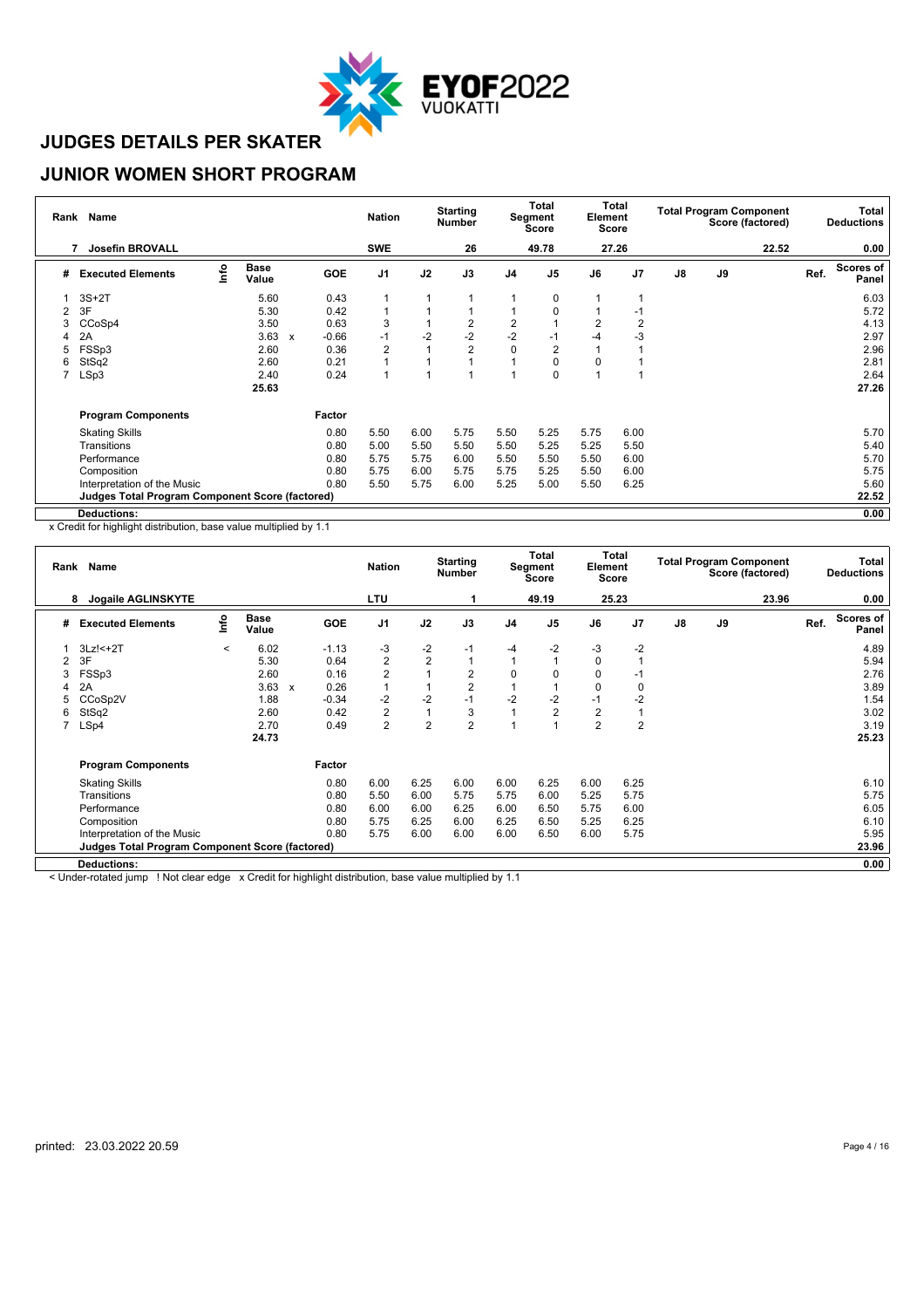

#### **JUNIOR WOMEN SHORT PROGRAM**

|   | Rank Name                                              |      |                      |                           |                | <b>Nation</b>  |                | <b>Starting</b><br><b>Number</b> |                | <b>Total</b><br>Segment<br>Score | Element | Total<br><b>Score</b> |               |    | <b>Total Program Component</b><br>Score (factored) |      | Total<br><b>Deductions</b> |
|---|--------------------------------------------------------|------|----------------------|---------------------------|----------------|----------------|----------------|----------------------------------|----------------|----------------------------------|---------|-----------------------|---------------|----|----------------------------------------------------|------|----------------------------|
|   | <b>Mia Caroline RISA GOMEZ</b><br>9                    |      |                      |                           |                | <b>NOR</b>     |                | 22                               |                | 48.60                            |         | 28.32                 |               |    | 21.28                                              |      | $-1.00$                    |
| # | <b>Executed Elements</b>                               | lnfo | <b>Base</b><br>Value |                           | <b>GOE</b>     | J <sub>1</sub> | J2             | J3                               | J <sub>4</sub> | J <sub>5</sub>                   | J6      | J7                    | $\mathsf{J}8$ | J9 |                                                    | Ref. | <b>Scores of</b><br>Panel  |
|   | $3T+3T$                                                |      | 8.40                 |                           | 0.67           |                | $\overline{c}$ | 2                                | 2              | 0                                | 2       |                       |               |    |                                                    |      | 9.07                       |
|   | 3Fq                                                    | q    | 5.30                 |                           | $-2.65$        | $-5$           | $-5$           | -5                               | $-5$           | $-5$                             | $-5$    | -5                    |               |    |                                                    |      | 2.65                       |
|   | FSSp3                                                  |      | 2.60                 |                           | 0.10           |                |                | O                                | $\Omega$       | $-1$                             | 0       |                       |               |    |                                                    |      | 2.70                       |
|   | CCoSp4                                                 |      | 3.50                 |                           | 0.14           | 2              | 0              |                                  | O              | $\Omega$                         |         | 0                     |               |    |                                                    |      | 3.64                       |
| 5 | StSq3                                                  |      | 3.30                 |                           | 0.26           | $\overline{2}$ |                |                                  |                |                                  | U       | 0                     |               |    |                                                    |      | 3.56                       |
| 6 | 2A                                                     |      | 3.63                 | $\boldsymbol{\mathsf{x}}$ | 0.26           |                |                |                                  | 0              | O                                |         |                       |               |    |                                                    |      | 3.89                       |
|   | LSp4                                                   |      | 2.70                 |                           | 0.11           |                | $\mathbf 0$    | $\Omega$                         | $\Omega$       |                                  | 0       |                       |               |    |                                                    |      | 2.81                       |
|   |                                                        |      | 29.43                |                           |                |                |                |                                  |                |                                  |         |                       |               |    |                                                    |      | 28.32                      |
|   | <b>Program Components</b>                              |      |                      |                           | Factor         |                |                |                                  |                |                                  |         |                       |               |    |                                                    |      |                            |
|   | <b>Skating Skills</b>                                  |      |                      |                           | 0.80           | 5.75           | 5.25           | 5.25                             | 5.75           | 5.25                             | 5.25    | 5.50                  |               |    |                                                    |      | 5.40                       |
|   | Transitions                                            |      |                      |                           | 0.80           | 5.50           | 5.00           | 5.00                             | 5.50           | 5.00                             | 5.00    | 5.25                  |               |    |                                                    |      | 5.15                       |
|   | Performance                                            |      |                      |                           | 0.80           | 5.75           | 5.00           | 5.25                             | 5.75           | 5.50                             | 5.25    | 5.25                  |               |    |                                                    |      | 5.40                       |
|   | Composition                                            |      |                      |                           | 0.80           | 5.50           | 5.25           | 5.50                             | 5.75           | 5.25                             | 4.75    | 5.25                  |               |    |                                                    |      | 5.35                       |
|   | Interpretation of the Music                            |      |                      |                           | 0.80           | 5.50           | 5.25           | 5.25                             | 5.50           | 5.25                             | 5.00    | 5.25                  |               |    |                                                    |      | 5.30                       |
|   | <b>Judges Total Program Component Score (factored)</b> |      |                      |                           |                |                |                |                                  |                |                                  |         |                       |               |    |                                                    |      | 21.28                      |
|   | <b>Deductions:</b><br>Falls                            |      |                      |                           | $-1.00$<br>(1) |                |                |                                  |                |                                  |         |                       |               |    |                                                    |      | $-1.00$                    |

q Jump landed on the quarter x Credit for highlight distribution, base value multiplied by 1.1

|    | Rank Name                                              |      |                      |         | <b>Nation</b>  |                | <b>Starting</b><br><b>Number</b> |                         | Total<br><b>Segment</b><br><b>Score</b> | Element | Total<br>Score |                |    | <b>Total Program Component</b><br>Score (factored) |      | Total<br><b>Deductions</b> |
|----|--------------------------------------------------------|------|----------------------|---------|----------------|----------------|----------------------------------|-------------------------|-----------------------------------------|---------|----------------|----------------|----|----------------------------------------------------|------|----------------------------|
| 10 | <b>Catharina Victoria PETERSEN</b>                     |      |                      |         | <b>DEN</b>     |                | 2                                |                         | 47.76                                   |         | 24.72          |                |    | 23.04                                              |      | 0.00                       |
| #  | <b>Executed Elements</b>                               | Info | <b>Base</b><br>Value | GOE     | J <sub>1</sub> | J2             | J3                               | J <sub>4</sub>          | J <sub>5</sub>                          | J6      | J7             | $\mathbf{J}$ 8 | J9 |                                                    | Ref. | <b>Scores of</b><br>Panel  |
|    | $3T+2T$                                                |      | 5.50                 | 0.59    | 3              | $\overline{2}$ | 2                                | $\overline{2}$          | 0                                       | 0       |                |                |    |                                                    |      | 6.09                       |
| 2  | 2A                                                     |      | 3.30                 | $-0.13$ |                | 0              | $-1$                             |                         | $-1$                                    | $-2$    | $-1$           |                |    |                                                    |      | 3.17                       |
| 3  | FSSp4                                                  |      | 3.00                 | 0.48    | 3              | $\overline{2}$ | $\overline{2}$                   | $\overline{2}$          |                                         | 0       |                |                |    |                                                    |      | 3.48                       |
|    | 2F                                                     |      | 1.80                 | 0.32    | 3              | $\overline{2}$ |                                  | $\overline{\mathbf{c}}$ |                                         | 2       | $\overline{2}$ |                |    |                                                    |      | 2.12                       |
| 5  | CCoSp4                                                 |      | 3.50                 | 0.70    | $\overline{c}$ | $\overline{2}$ | $\overline{2}$                   | $\overline{2}$          | $\overline{2}$                          |         | $\overline{2}$ |                |    |                                                    |      | 4.20                       |
| 6  | StSq2                                                  |      | 2.60                 | 0.42    | $\overline{2}$ | $\overline{2}$ |                                  |                         |                                         | 2       | 2              |                |    |                                                    |      | 3.02                       |
| 7  | LSp3                                                   |      | 2.40                 | 0.24    | $\overline{2}$ |                |                                  |                         | 0                                       |         |                |                |    |                                                    |      | 2.64                       |
|    |                                                        |      | 22.10                |         |                |                |                                  |                         |                                         |         |                |                |    |                                                    |      | 24.72                      |
|    | <b>Program Components</b>                              |      |                      | Factor  |                |                |                                  |                         |                                         |         |                |                |    |                                                    |      |                            |
|    | <b>Skating Skills</b>                                  |      |                      | 0.80    | 5.75           | 6.00           | 5.75                             | 6.25                    | 5.75                                    | 5.25    | 5.75           |                |    |                                                    |      | 5.80                       |
|    | Transitions                                            |      |                      | 0.80    | 5.50           | 6.00           | 5.50                             | 6.00                    | 5.50                                    | 5.00    | 5.50           |                |    |                                                    |      | 5.60                       |
|    | Performance                                            |      |                      | 0.80    | 5.75           | 6.25           | 6.00                             | 6.00                    | 5.75                                    | 5.50    | 5.75           |                |    |                                                    |      | 5.85                       |
|    | Composition                                            |      |                      | 0.80    | 5.50           | 6.25           | 5.75                             | 6.25                    | 5.50                                    | 5.25    | 5.50           |                |    |                                                    |      | 5.70                       |
|    | Interpretation of the Music                            |      |                      | 0.80    | 5.75           | 6.50           | 6.00                             | 6.25                    | 5.50                                    | 5.75    | 5.50           |                |    |                                                    |      | 5.85                       |
|    | <b>Judges Total Program Component Score (factored)</b> |      |                      |         |                |                |                                  |                         |                                         |         |                |                |    |                                                    |      | 23.04                      |
|    | <b>Deductions:</b>                                     |      |                      |         |                |                |                                  |                         |                                         |         |                |                |    |                                                    |      | 0.00                       |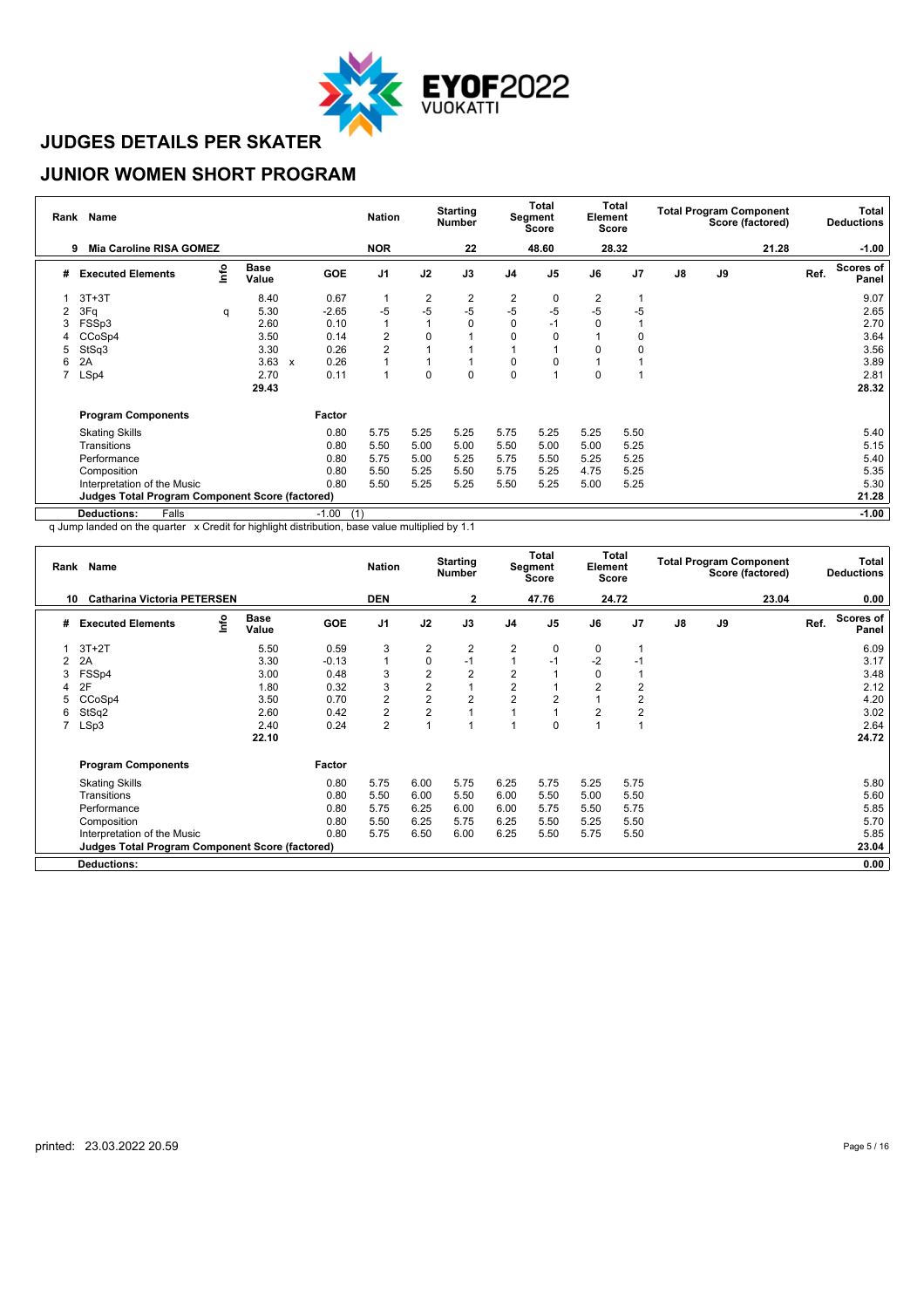

### **JUNIOR WOMEN SHORT PROGRAM**

| Rank | <b>Name</b>                                            |      |                      |                           |            | <b>Nation</b>  |                | <b>Starting</b><br>Number |                | Total<br>Segment<br><b>Score</b> | Element | Total<br><b>Score</b> |               |    | <b>Total Program Component</b><br>Score (factored) |      | Total<br><b>Deductions</b> |
|------|--------------------------------------------------------|------|----------------------|---------------------------|------------|----------------|----------------|---------------------------|----------------|----------------------------------|---------|-----------------------|---------------|----|----------------------------------------------------|------|----------------------------|
| 11   | Alexandra Michaela FILCOVA                             |      |                      |                           |            | <b>SVK</b>     |                | 9                         |                | 45.15                            |         | 24.55                 |               |    | 20.60                                              |      | 0.00                       |
| #    | <b>Executed Elements</b>                               | lnfo | <b>Base</b><br>Value |                           | <b>GOE</b> | J <sub>1</sub> | J2             | J3                        | J <sub>4</sub> | J <sub>5</sub>                   | J6      | J7                    | $\mathsf{J}8$ | J9 |                                                    | Ref. | <b>Scores of</b><br>Panel  |
|      | 3F                                                     |      | 5.30                 |                           | $-0.32$    | 1              |                | $-2$                      | 2              | $-2$                             | $-2$    | $-1$                  |               |    |                                                    |      | 4.98                       |
| 2    | $3T+2T$                                                |      | 5.50                 |                           | $-0.50$    | $-1$           | 0              | $-1$                      | $-1$           | $-1$                             | $-2$    | -2                    |               |    |                                                    |      | 5.00                       |
| 3    | CS <sub>p4</sub>                                       |      | 2.60                 |                           | 0.21       |                |                | 0                         |                | 0                                |         |                       |               |    |                                                    |      | 2.81                       |
| 4    | 2A                                                     |      | 3.63                 | $\boldsymbol{\mathsf{x}}$ | 0.33       | 2              | $\overline{2}$ |                           |                | $\Omega$                         |         | 0                     |               |    |                                                    |      | 3.96                       |
| 5    | StSq2                                                  |      | 2.60                 |                           | 0.16       |                |                |                           |                | $-1$                             | 0       | 0                     |               |    |                                                    |      | 2.76                       |
| 6    | FSS <sub>p2</sub>                                      |      | 2.30                 |                           | 0.09       |                |                | 0                         | $\Omega$       | 0                                |         | $-1$                  |               |    |                                                    |      | 2.39                       |
|      | CCoSp2                                                 |      | 2.50                 |                           | 0.15       |                |                | $\overline{2}$            |                | $\Omega$                         | 0       | $-1$                  |               |    |                                                    |      | 2.65                       |
|      |                                                        |      | 24.43                |                           |            |                |                |                           |                |                                  |         |                       |               |    |                                                    |      | 24.55                      |
|      | <b>Program Components</b>                              |      |                      |                           | Factor     |                |                |                           |                |                                  |         |                       |               |    |                                                    |      |                            |
|      | <b>Skating Skills</b>                                  |      |                      |                           | 0.80       | 5.25           | 5.25           | 5.25                      | 5.75           | 5.25                             | 5.25    | 5.25                  |               |    |                                                    |      | 5.25                       |
|      | Transitions                                            |      |                      |                           | 0.80       | 5.00           | 5.00           | 4.75                      | 5.50           | 4.50                             | 4.75    | 4.75                  |               |    |                                                    |      | 4.85                       |
|      | Performance                                            |      |                      |                           | 0.80       | 5.50           | 5.50           | 5.25                      | 5.75           | 5.00                             | 5.50    | 5.25                  |               |    |                                                    |      | 5.40                       |
|      | Composition                                            |      |                      |                           | 0.80       | 5.00           | 5.25           | 5.00                      | 5.50           | 4.50                             | 5.00    | 5.00                  |               |    |                                                    |      | 5.05                       |
|      | Interpretation of the Music                            |      |                      |                           | 0.80       | 5.25           | 5.50           | 5.25                      | 5.50           | 4.50                             | 5.00    | 5.00                  |               |    |                                                    |      | 5.20                       |
|      | <b>Judges Total Program Component Score (factored)</b> |      |                      |                           |            |                |                |                           |                |                                  |         |                       |               |    |                                                    |      | 20.60                      |
|      | <b>Deductions:</b>                                     |      |                      |                           |            |                |                |                           |                |                                  |         |                       |               |    |                                                    |      | 0.00                       |

|   | Rank Name                                              |      |                      |            | <b>Nation</b>  |                | <b>Starting</b><br><b>Number</b> |                | Total<br>Segment<br><b>Score</b> | Element        | Total<br><b>Score</b> |               |               | <b>Total Program Component</b><br>Score (factored) |      | Total<br><b>Deductions</b> |
|---|--------------------------------------------------------|------|----------------------|------------|----------------|----------------|----------------------------------|----------------|----------------------------------|----------------|-----------------------|---------------|---------------|----------------------------------------------------|------|----------------------------|
|   | Elena KOMOVA<br>12                                     |      |                      |            | <b>GBR</b>     |                | 12                               |                | 44.25                            |                | 24.73                 |               |               | 19.52                                              |      | 0.00                       |
| # | <b>Executed Elements</b>                               | Info | <b>Base</b><br>Value | <b>GOE</b> | J <sub>1</sub> | J2             | J3                               | J <sub>4</sub> | J <sub>5</sub>                   | J6             | J <sub>7</sub>        | $\mathsf{J}8$ | $\mathsf{J}9$ |                                                    | Ref. | <b>Scores of</b><br>Panel  |
|   | $3S+2T$                                                |      | 5.60                 | 0.34       | 1              | $\overline{2}$ | 1                                |                | 0                                |                | $\Omega$              |               |               |                                                    |      | 5.94                       |
| 2 | 2F                                                     |      | 1.80                 | 0.14       | $\mathbf{1}$   | $\overline{A}$ | 0                                |                | 0                                | $\overline{2}$ |                       |               |               |                                                    |      | 1.94                       |
| 3 | LSp4                                                   |      | 2.70                 | 0.38       | 2              | 2              |                                  |                |                                  | $\overline{2}$ |                       |               |               |                                                    |      | 3.08                       |
|   | 2A                                                     |      | 3.30                 | 0.07       | $\mathbf 0$    | 0              |                                  | $\Omega$       | 0                                |                | $-1$                  |               |               |                                                    |      | 3.37                       |
| 5 | StSq3                                                  |      | 3.30                 | 0.26       | 1              |                |                                  |                | $-2$                             |                | 0                     |               |               |                                                    |      | 3.56                       |
| 6 | FSSp4                                                  |      | 3.00                 | 0.06       | 0              | 0              |                                  |                | 0                                |                | 0                     |               |               |                                                    |      | 3.06                       |
|   | CCoSp4                                                 |      | 3.50                 | 0.28       | $\overline{1}$ |                | $\overline{2}$                   |                | 0                                |                | $\Omega$              |               |               |                                                    |      | 3.78                       |
|   |                                                        |      | 23.20                |            |                |                |                                  |                |                                  |                |                       |               |               |                                                    |      | 24.73                      |
|   | <b>Program Components</b>                              |      |                      | Factor     |                |                |                                  |                |                                  |                |                       |               |               |                                                    |      |                            |
|   | <b>Skating Skills</b>                                  |      |                      | 0.80       | 5.00           | 5.00           | 4.75                             | 5.75           | 4.75                             | 5.25           | 4.75                  |               |               |                                                    |      | 4.95                       |
|   | Transitions                                            |      |                      | 0.80       | 4.75           | 4.50           | 4.75                             | 5.25           | 4.25                             | 4.75           | 4.25                  |               |               |                                                    |      | 4.60                       |
|   | Performance                                            |      |                      | 0.80       | 5.25           | 4.75           | 5.00                             | 5.50           | 4.50                             | 5.50           | 4.50                  |               |               |                                                    |      | 5.00                       |
|   | Composition                                            |      |                      | 0.80       | 5.25           | 4.50           | 5.00                             | 5.75           | 4.25                             | 5.00           | 4.50                  |               |               |                                                    |      | 4.85                       |
|   | Interpretation of the Music                            |      |                      | 0.80       | 5.00           | 5.00           | 5.25                             | 5.25           | 4.00                             | 5.50           | 4.50                  |               |               |                                                    |      | 5.00                       |
|   | <b>Judges Total Program Component Score (factored)</b> |      |                      |            |                |                |                                  |                |                                  |                |                       |               |               |                                                    |      | 19.52                      |
|   | <b>Deductions:</b>                                     |      |                      |            |                |                |                                  |                |                                  |                |                       |               |               |                                                    |      | 0.00                       |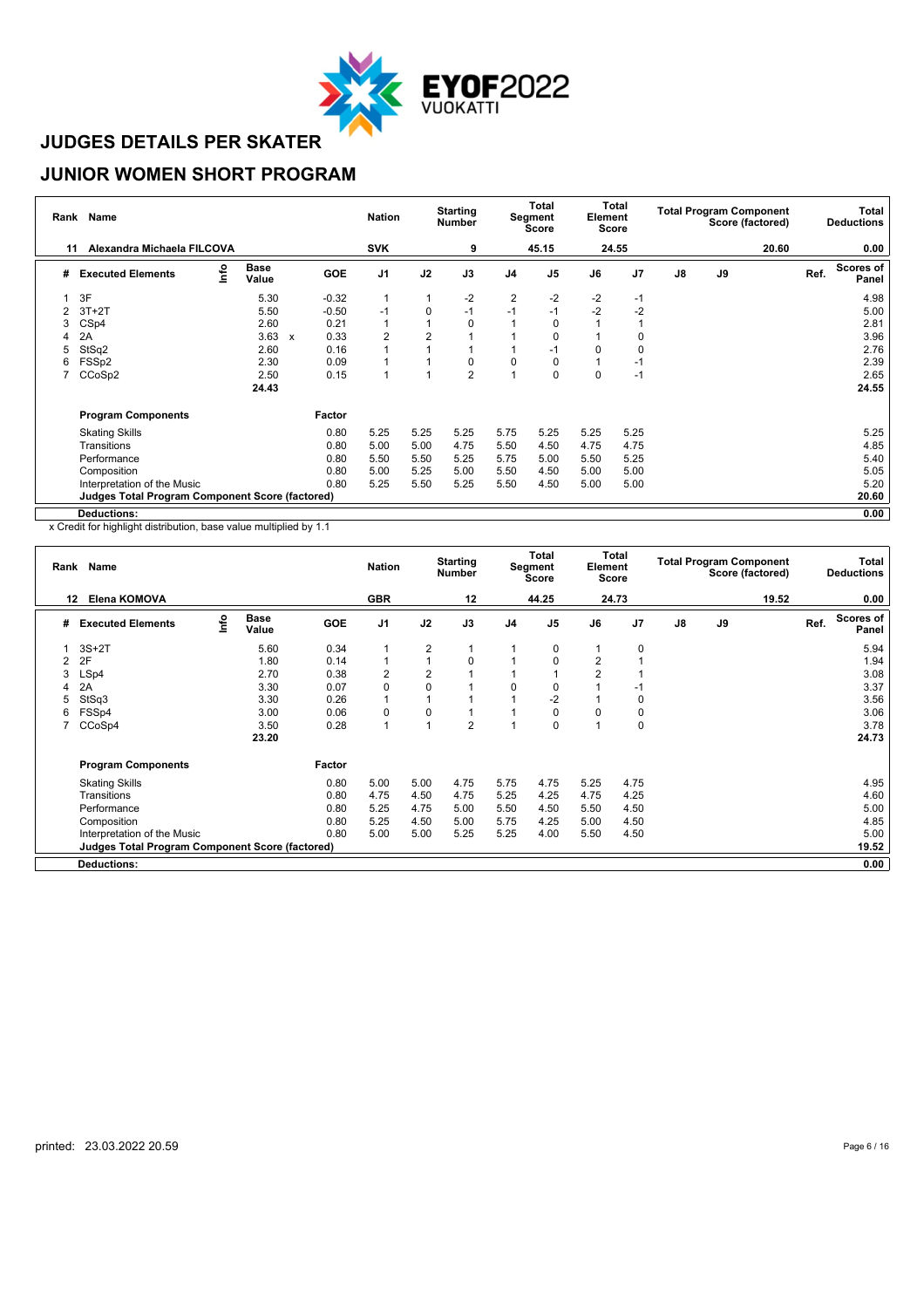

#### **JUNIOR WOMEN SHORT PROGRAM**

|    | Rank Name                                              |      |                      |                           |                | <b>Nation</b>  |             | <b>Starting</b><br><b>Number</b> |                | <b>Total</b><br>Segment<br><b>Score</b> | Element  | Total<br><b>Score</b> |               |               | <b>Total Program Component</b><br>Score (factored) |      | Total<br><b>Deductions</b> |
|----|--------------------------------------------------------|------|----------------------|---------------------------|----------------|----------------|-------------|----------------------------------|----------------|-----------------------------------------|----------|-----------------------|---------------|---------------|----------------------------------------------------|------|----------------------------|
| 13 | Anastasija KONGA                                       |      |                      |                           |                | <b>LAT</b>     |             | 29                               |                | 44.07                                   |          | 24.99                 |               |               | 21.08                                              |      | $-2.00$                    |
| #  | <b>Executed Elements</b>                               | lnfo | <b>Base</b><br>Value |                           | GOE            | J <sub>1</sub> | J2          | J3                               | J <sub>4</sub> | J <sub>5</sub>                          | J6       | J <sub>7</sub>        | $\mathsf{J}8$ | $\mathsf{J}9$ |                                                    | Ref. | <b>Scores of</b><br>Panel  |
|    | $3Lz + 2T$                                             |      | 7.20                 |                           | 0.12           | 0              | $\mathbf 0$ |                                  |                | 0                                       | -1       | 0                     |               |               |                                                    |      | 7.32                       |
| 2  | 3Fq                                                    | q    | 5.30                 |                           | $-2.65$        | $-5$           | $-5$        | $-5$                             | $-5$           | $-5$                                    | $-5$     | -5                    |               |               |                                                    |      | 2.65                       |
| 3  | CSp4                                                   |      | 2.60                 |                           | 0.57           | 3              | 3           | $\overline{2}$                   | $\overline{2}$ | 3                                       |          |                       |               |               |                                                    |      | 3.17                       |
|    | FSSp3                                                  |      | 2.60                 |                           | 0.21           |                |             |                                  |                |                                         | $\Omega$ | $-1$                  |               |               |                                                    |      | 2.81                       |
| 5  | StSq3                                                  |      | 3.30                 |                           | 0.33           |                |             | 2                                | 0              | 2                                       |          | 0                     |               |               |                                                    |      | 3.63                       |
| 6  | 2A                                                     |      | 3.63                 | $\boldsymbol{\mathsf{x}}$ | $-1.65$        | $-5$           | $-5$        | $-5$                             | $-5$           | $-5$                                    | $-5$     | $-5$                  |               |               |                                                    |      | 1.98                       |
| 7  | CCoSp4                                                 |      | 3.50                 |                           | $-0.07$        | 0              | $\mathbf 0$ | 0                                | $\mathbf 0$    | 0                                       | $-1$     | $-1$                  |               |               |                                                    |      | 3.43                       |
|    |                                                        |      | 28.13                |                           |                |                |             |                                  |                |                                         |          |                       |               |               |                                                    |      | 24.99                      |
|    | <b>Program Components</b>                              |      |                      |                           | Factor         |                |             |                                  |                |                                         |          |                       |               |               |                                                    |      |                            |
|    | <b>Skating Skills</b>                                  |      |                      |                           | 0.80           | 5.00           | 6.00        | 5.50                             | 5.50           | 5.50                                    | 4.75     | 5.25                  |               |               |                                                    |      | 5.35                       |
|    | Transitions                                            |      |                      |                           | 0.80           | 4.50           | 5.50        | 5.25                             | 5.25           | 5.25                                    | 4.50     | 5.00                  |               |               |                                                    |      | 5.05                       |
|    | Performance                                            |      |                      |                           | 0.80           | 5.00           | 5.75        | 5.50                             | 5.25           | 5.25                                    | 4.75     | 5.00                  |               |               |                                                    |      | 5.20                       |
|    | Composition                                            |      |                      |                           | 0.80           | 5.25           | 5.75        | 5.50                             | 5.50           | 5.50                                    | 4.75     | 5.25                  |               |               |                                                    |      | 5.40                       |
|    | Interpretation of the Music                            |      |                      |                           | 0.80           | 5.00           | 6.00        | 5.75                             | 5.25           | 5.50                                    | 4.50     | 5.25                  |               |               |                                                    |      | 5.35                       |
|    | <b>Judges Total Program Component Score (factored)</b> |      |                      |                           |                |                |             |                                  |                |                                         |          |                       |               |               |                                                    |      | 21.08                      |
|    | <b>Deductions:</b><br>Falls                            |      |                      |                           | (2)<br>$-2.00$ |                |             |                                  |                |                                         |          |                       |               |               |                                                    |      | $-2.00$                    |

q Jump landed on the quarter x Credit for highlight distribution, base value multiplied by 1.1

|    | Rank Name                                              |      |                      |                           |        | <b>Nation</b>           |                         | <b>Starting</b><br>Number |                | Total<br>Segment<br><b>Score</b> | Element        | Total<br><b>Score</b> |               |    | <b>Total Program Component</b><br>Score (factored) |      | Total<br><b>Deductions</b> |
|----|--------------------------------------------------------|------|----------------------|---------------------------|--------|-------------------------|-------------------------|---------------------------|----------------|----------------------------------|----------------|-----------------------|---------------|----|----------------------------------------------------|------|----------------------------|
| 14 | Michaela VRASTAKOVA                                    |      |                      |                           |        | <b>CZE</b>              |                         | 17                        |                | 43.72                            |                | 21.92                 |               |    | 21.80                                              |      | 0.00                       |
| #  | <b>Executed Elements</b>                               | Info | <b>Base</b><br>Value |                           | GOE    | J <sub>1</sub>          | J2                      | J3                        | J <sub>4</sub> | J <sub>5</sub>                   | J6             | J <sub>7</sub>        | $\mathsf{J}8$ | J9 |                                                    | Ref. | <b>Scores of</b><br>Panel  |
|    | 2A                                                     |      | 3.30                 |                           | 0.73   | 2                       | 3                       | 2                         | 2              | 2                                | 3              | 2                     |               |    |                                                    |      | 4.03                       |
| 2  | $3T+2T$                                                |      | 5.50                 |                           | 0.59   | $\overline{\mathbf{c}}$ | $\overline{\mathbf{c}}$ |                           |                |                                  | $\overline{2}$ | 0                     |               |    |                                                    |      | 6.09                       |
| 3  | CS <sub>p4</sub>                                       |      | 2.60                 |                           | 0.68   | $\overline{\mathbf{c}}$ | 3                       | 3                         | 2              | 4                                | 3              | 2                     |               |    |                                                    |      | 3.28                       |
| 4  | StSq2                                                  |      | 2.60                 |                           | 0.36   |                         | $\overline{2}$          | $\overline{c}$            | $\overline{2}$ | 0                                |                |                       |               |    |                                                    |      | 2.96                       |
| 5  | 2F                                                     |      | 1.98                 | $\boldsymbol{\mathsf{x}}$ | 0.22   | $\overline{2}$          |                         | 0                         | $\overline{2}$ | $\overline{2}$                   |                | 0                     |               |    |                                                    |      | 2.20                       |
| 6  | FSSp                                                   |      | 0.00                 |                           | 0.00   |                         |                         |                           |                |                                  |                |                       |               |    |                                                    |      | 0.00                       |
|    | CCoSp3                                                 |      | 3.00                 |                           | 0.36   | 1                       | $\overline{2}$          |                           |                |                                  | $\overline{2}$ |                       |               |    |                                                    |      | 3.36                       |
|    |                                                        |      | 18.98                |                           |        |                         |                         |                           |                |                                  |                |                       |               |    |                                                    |      | 21.92                      |
|    | <b>Program Components</b>                              |      |                      |                           | Factor |                         |                         |                           |                |                                  |                |                       |               |    |                                                    |      |                            |
|    | <b>Skating Skills</b>                                  |      |                      |                           | 0.80   | 5.50                    | 6.00                    | 5.50                      | 6.00           | 5.25                             | 6.00           | 5.25                  |               |    |                                                    |      | 5.65                       |
|    | Transitions                                            |      |                      |                           | 0.80   | 5.00                    | 5.75                    | 5.00                      | 5.50           | 4.75                             | 5.50           | 5.00                  |               |    |                                                    |      | 5.20                       |
|    | Performance                                            |      |                      |                           | 0.80   | 5.25                    | 6.00                    | 5.25                      | 5.75           | 5.50                             | 6.50           | 5.25                  |               |    |                                                    |      | 5.55                       |
|    | Composition                                            |      |                      |                           | 0.80   | 5.00                    | 5.75                    | 5.25                      | 5.75           | 5.00                             | 5.75           | 5.00                  |               |    |                                                    |      | 5.35                       |
|    | Interpretation of the Music                            |      |                      |                           | 0.80   | 5.25                    | 6.00                    | 5.50                      | 5.50           | 5.25                             | 6.50           | 5.25                  |               |    |                                                    |      | 5.50                       |
|    | <b>Judges Total Program Component Score (factored)</b> |      |                      |                           |        |                         |                         |                           |                |                                  |                |                       |               |    |                                                    |      | 21.80                      |
|    | <b>Deductions:</b>                                     |      |                      |                           |        |                         |                         |                           |                |                                  |                |                       |               |    |                                                    |      | 0.00                       |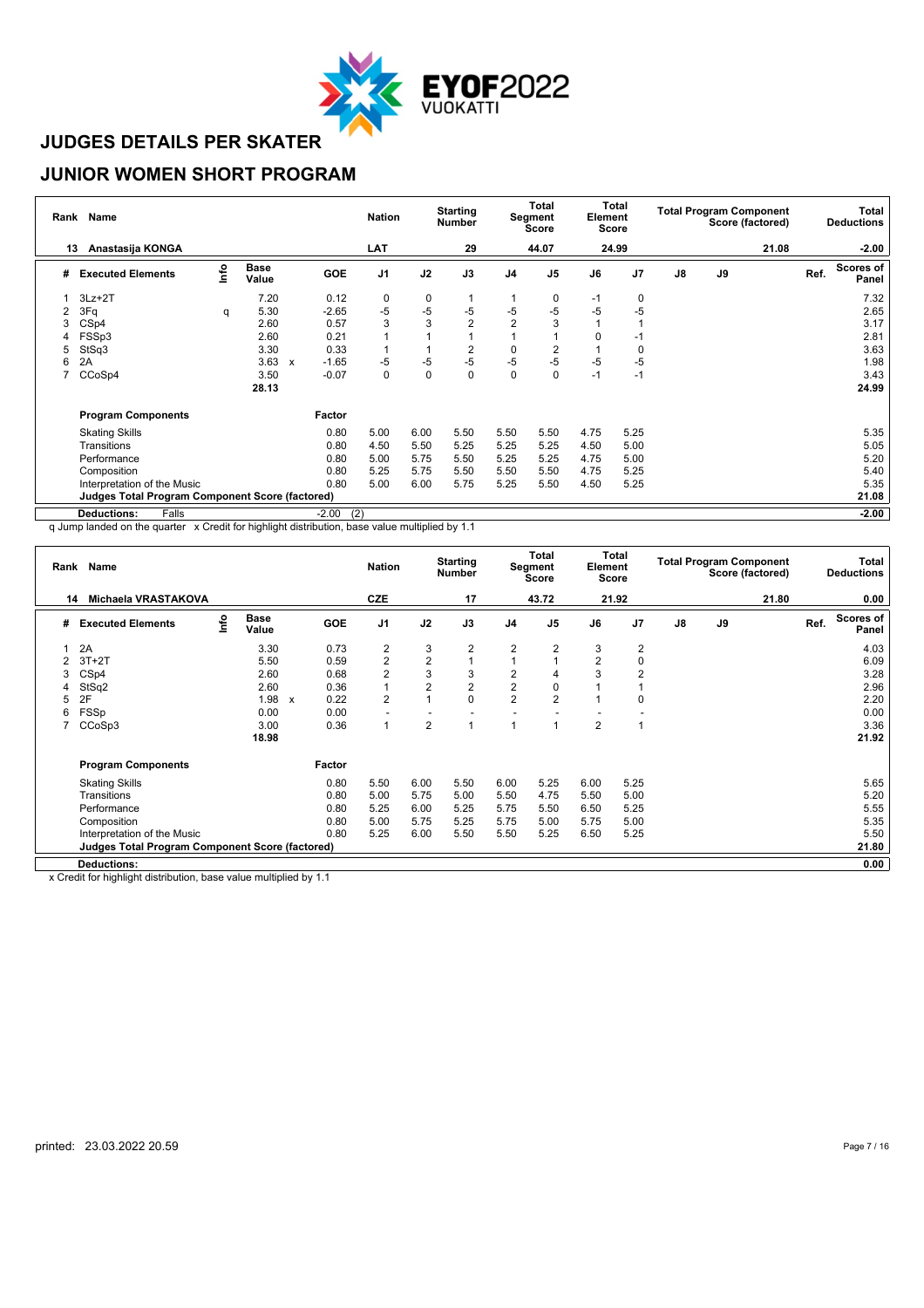

#### **JUNIOR WOMEN SHORT PROGRAM**

|    | Rank Name                                              |         |                      |                           |                | <b>Nation</b>  |                | <b>Starting</b><br><b>Number</b> |                | <b>Total</b><br>Segment<br><b>Score</b> | Element        | Total<br><b>Score</b> |               |    | <b>Total Program Component</b><br>Score (factored) |      | Total<br><b>Deductions</b> |
|----|--------------------------------------------------------|---------|----------------------|---------------------------|----------------|----------------|----------------|----------------------------------|----------------|-----------------------------------------|----------------|-----------------------|---------------|----|----------------------------------------------------|------|----------------------------|
| 15 | <b>Taisija SPESIVTSEVA</b>                             |         |                      |                           |                | <b>UKR</b>     |                | 21                               |                | 43.68                                   |                | 22.48                 |               |    | 22.20                                              |      | $-1.00$                    |
| #  | <b>Executed Elements</b>                               | Info    | <b>Base</b><br>Value |                           | GOE            | J1             | J2             | J3                               | J <sub>4</sub> | J <sub>5</sub>                          | J6             | J <sub>7</sub>        | $\mathsf{J}8$ | J9 |                                                    | Ref. | <b>Scores of</b><br>Panel  |
|    | 2F                                                     |         | 1.80                 |                           | 0.25           | 2              | $\overline{2}$ |                                  |                |                                         | $\overline{2}$ |                       |               |    |                                                    |      | 2.05                       |
| 2  | $3S+2T$                                                |         | 5.60                 |                           | 0.26           | $\overline{c}$ |                |                                  |                |                                         | $-1$           | 0                     |               |    |                                                    |      | 5.86                       |
| 3  | LSp3                                                   |         | 2.40                 |                           | 0.43           | $\overline{2}$ |                |                                  | $\overline{2}$ |                                         | $\overline{2}$ | $\overline{2}$        |               |    |                                                    |      | 2.83                       |
|    | StSq2                                                  |         | 2.60                 |                           | 0.21           | 1              | $\mathbf 0$    |                                  | $\overline{2}$ |                                         |                |                       |               |    |                                                    |      | 2.81                       |
|    | 2A<                                                    | $\prec$ | 2.90                 | $\boldsymbol{\mathsf{x}}$ | $-1.32$        | $-5$           | -5             | $-5$                             | -5             | -5                                      | $-5$           | -5                    |               |    |                                                    |      | 1.58                       |
| 6  | FSSp4                                                  |         | 3.00                 |                           | 0.36           | 2              |                |                                  |                | $\overline{2}$                          |                | 0                     |               |    |                                                    |      | 3.36                       |
|    | CCoSp4                                                 |         | 3.50                 |                           | 0.49           | $\overline{2}$ |                | $\overline{2}$                   | $\overline{2}$ |                                         |                |                       |               |    |                                                    |      | 3.99                       |
|    |                                                        |         | 21.80                |                           |                |                |                |                                  |                |                                         |                |                       |               |    |                                                    |      | 22.48                      |
|    | <b>Program Components</b>                              |         |                      |                           | Factor         |                |                |                                  |                |                                         |                |                       |               |    |                                                    |      |                            |
|    | <b>Skating Skills</b>                                  |         |                      |                           | 0.80           | 5.25           | 4.75           | 5.75                             | 6.00           | 5.50                                    | 6.00           | 6.00                  |               |    |                                                    |      | 5.70                       |
|    | Transitions                                            |         |                      |                           | 0.80           | 5.00           | 4.50           | 5.25                             | 5.75           | 5.50                                    | 5.25           | 5.25                  |               |    |                                                    |      | 5.25                       |
|    | Performance                                            |         |                      |                           | 0.80           | 5.50           | 5.00           | 5.50                             | 5.75           | 5.75                                    | 6.00           | 6.25                  |               |    |                                                    |      | 5.70                       |
|    | Composition                                            |         |                      |                           | 0.80           | 5.50           | 4.50           | 5.50                             | 6.00           | 5.25                                    | 5.50           | 5.75                  |               |    |                                                    |      | 5.50                       |
|    | Interpretation of the Music                            |         |                      |                           | 0.80           | 5.50           | 4.75           | 5.25                             | 6.25           | 5.25                                    | 6.25           | 5.75                  |               |    |                                                    |      | 5.60                       |
|    | <b>Judges Total Program Component Score (factored)</b> |         |                      |                           |                |                |                |                                  |                |                                         |                |                       |               |    |                                                    |      | 22.20                      |
|    | <b>Deductions:</b><br>Falls                            |         |                      |                           | $-1.00$<br>(1) |                |                |                                  |                |                                         |                |                       |               |    |                                                    |      | $-1.00$                    |

x Credit for highlight distribution, base value multiplied by 1.1 < Under-rotated jump

|    | Rank Name                                       |         |                      |            | <b>Nation</b>  |                | <b>Starting</b><br><b>Number</b> |                | Total<br>Segment<br>Score | Element  | Total<br>Score |               |    | <b>Total Program Component</b><br>Score (factored) |      | Total<br><b>Deductions</b> |
|----|-------------------------------------------------|---------|----------------------|------------|----------------|----------------|----------------------------------|----------------|---------------------------|----------|----------------|---------------|----|----------------------------------------------------|------|----------------------------|
| 16 | <b>Karolina BIALAS</b>                          |         |                      |            | <b>POL</b>     |                | 20                               |                | 43.15                     |          | 21.87          |               |    | 21.28                                              |      | 0.00                       |
| #  | <b>Executed Elements</b>                        | lnfo    | <b>Base</b><br>Value | <b>GOE</b> | J <sub>1</sub> | J2             | J3                               | J <sub>4</sub> | J <sub>5</sub>            | J6       | J7             | $\mathsf{J}8$ | J9 |                                                    | Ref. | Scores of<br>Panel         |
|    | 3T+COMBO                                        |         | 4.20                 | $-2.10$    | -5             | -5             | -5                               | -5             | -5                        | -5       | -5             |               |    |                                                    |      | 2.10                       |
| 2  | $3F$ $\leq$                                     | $\prec$ | 4.24                 | $-1.27$    | $-4$           | $-3$           | $-3$                             | $-3$           | $-3$                      | $-3$     | $-3$           |               |    |                                                    |      | 2.97                       |
| 3  | 2A                                              |         | 3.30                 | 0.33       |                |                |                                  |                |                           |          | 0              |               |    |                                                    |      | 3.63                       |
|    | CSp3                                            |         | 2.30                 | 0.28       | $\overline{c}$ | $\overline{2}$ |                                  |                |                           |          |                |               |    |                                                    |      | 2.58                       |
| 5  | FSSp3                                           |         | 2.60                 | 0.31       | $\overline{c}$ |                | 2                                | $\mathbf 0$    | 3                         | $\Omega$ |                |               |    |                                                    |      | 2.91                       |
| 6  | StSq3                                           |         | 3.30                 | 0.53       | $\overline{2}$ | $\overline{2}$ | $\overline{2}$                   |                | 2                         |          |                |               |    |                                                    |      | 3.83                       |
|    | CCoSp4                                          |         | 3.50                 | 0.35       |                | $\overline{A}$ | 0                                | 0              | $\overline{2}$            |          | $\overline{2}$ |               |    |                                                    |      | 3.85                       |
|    |                                                 |         | 23.44                |            |                |                |                                  |                |                           |          |                |               |    |                                                    |      | 21.87                      |
|    | <b>Program Components</b>                       |         |                      | Factor     |                |                |                                  |                |                           |          |                |               |    |                                                    |      |                            |
|    | <b>Skating Skills</b>                           |         |                      | 0.80       | 5.75           | 4.75           | 5.75                             | 5.25           | 5.75                      | 5.25     | 5.25           |               |    |                                                    |      | 5.45                       |
|    | Transitions                                     |         |                      | 0.80       | 5.50           | 4.50           | 5.25                             | 5.00           | 5.50                      | 5.00     | 5.00           |               |    |                                                    |      | 5.15                       |
|    | Performance                                     |         |                      | 0.80       | 5.75           | 5.00           | 5.50                             | 5.25           | 5.75                      | 5.25     | 5.00           |               |    |                                                    |      | 5.35                       |
|    | Composition                                     |         |                      | 0.80       | 5.50           | 5.00           | 5.50                             | 5.50           | 5.75                      | 5.00     | 5.00           |               |    |                                                    |      | 5.30                       |
|    | Interpretation of the Music                     |         |                      | 0.80       | 5.75           | 5.00           | 5.50                             | 5.25           | 5.75                      | 4.50     | 5.25           |               |    |                                                    |      | 5.35                       |
|    | Judges Total Program Component Score (factored) |         |                      |            |                |                |                                  |                |                           |          |                |               |    |                                                    |      | 21.28                      |
|    | <b>Deductions:</b>                              |         |                      |            |                |                |                                  |                |                           |          |                |               |    |                                                    |      | 0.00                       |

< Under-rotated jump ! Not clear edge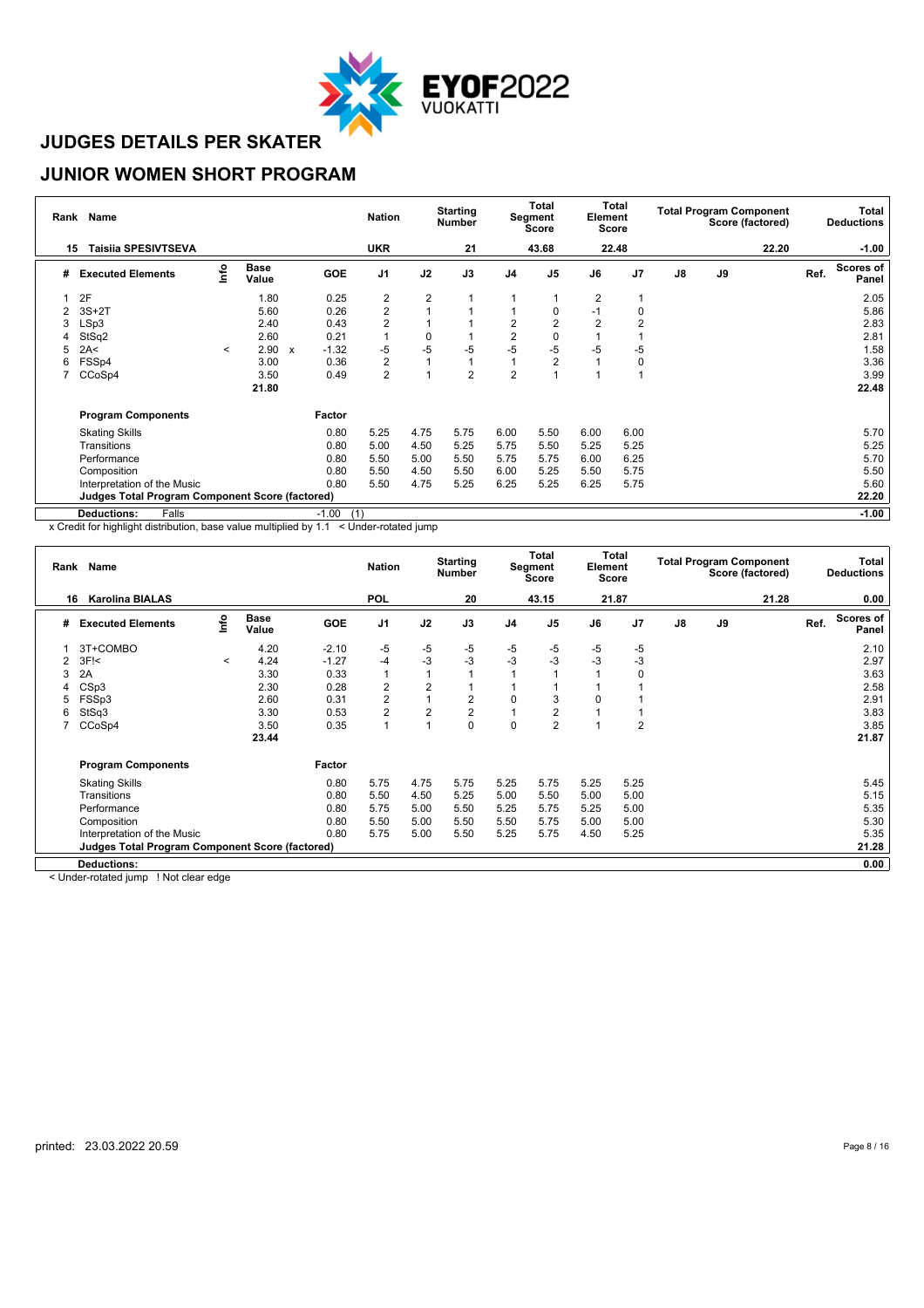

#### **JUNIOR WOMEN SHORT PROGRAM**

|    | Rank Name                                              |         |                      |                                      | <b>Nation</b>           |                | <b>Starting</b><br><b>Number</b> |                | <b>Total</b><br>Segment<br><b>Score</b> | Element        | Total<br><b>Score</b> |               |    | <b>Total Program Component</b><br>Score (factored) |      | Total<br><b>Deductions</b> |
|----|--------------------------------------------------------|---------|----------------------|--------------------------------------|-------------------------|----------------|----------------------------------|----------------|-----------------------------------------|----------------|-----------------------|---------------|----|----------------------------------------------------|------|----------------------------|
| 17 | <b>Julija LOVRENCIC</b>                                |         |                      |                                      | <b>SLO</b>              |                | 6                                |                | 41.14                                   |                | 22.86                 |               |    | 20.28                                              |      | $-2.00$                    |
| #  | <b>Executed Elements</b>                               | lnfo    | <b>Base</b><br>Value | <b>GOE</b>                           | J <sub>1</sub>          | J2             | J3                               | J <sub>4</sub> | J <sub>5</sub>                          | J6             | J7                    | $\mathsf{J}8$ | J9 |                                                    | Ref. | <b>Scores of</b><br>Panel  |
|    | 2A                                                     |         | 3.30                 | 0.33                                 |                         | $\overline{2}$ |                                  |                |                                         |                | 0                     |               |    |                                                    |      | 3.63                       |
|    | 3F<                                                    | $\prec$ | 4.24                 | $-2.12$                              | $-5$                    | $-4$           | -5                               | -5             | -5                                      | -5             | -5                    |               |    |                                                    |      | 2.12                       |
|    | FSSp4                                                  |         | 3.00                 | 0.54                                 | $\overline{c}$          | $\overline{2}$ |                                  |                | 2                                       | 2              | $\overline{2}$        |               |    |                                                    |      | 3.54                       |
|    | CCoSp4                                                 |         | 3.50                 | 0.56                                 | $\overline{\mathbf{c}}$ | 3              |                                  |                |                                         | 3              |                       |               |    |                                                    |      | 4.06                       |
|    | 3T+COMBO                                               |         | 4.62                 | $-2.10$<br>$\boldsymbol{\mathsf{x}}$ | $-5$                    | $-5$           | -5                               | -5             | $-5$                                    | $-5$           | -5                    |               |    |                                                    |      | 2.52                       |
| 6  | LSp4                                                   |         | 2.70                 | 0.59                                 | 3                       | 3              | $\overline{2}$                   | $\overline{2}$ |                                         | $\overline{2}$ | $\overline{2}$        |               |    |                                                    |      | 3.29                       |
| 7  | StSq3                                                  |         | 3.30                 | 0.40                                 | $\overline{2}$          | $\overline{2}$ |                                  |                |                                         |                | $\overline{ }$        |               |    |                                                    |      | 3.70                       |
|    |                                                        |         | 24.66                |                                      |                         |                |                                  |                |                                         |                |                       |               |    |                                                    |      | 22.86                      |
|    | <b>Program Components</b>                              |         |                      | Factor                               |                         |                |                                  |                |                                         |                |                       |               |    |                                                    |      |                            |
|    | <b>Skating Skills</b>                                  |         |                      | 0.80                                 | 5.50                    | 5.25           | 4.75                             | 5.50           | 5.50                                    | 5.00           | 4.75                  |               |    |                                                    |      | 5.20                       |
|    | Transitions                                            |         |                      | 0.80                                 | 5.25                    | 5.25           | 4.25                             | 5.50           | 5.00                                    | 4.75           | 4.50                  |               |    |                                                    |      | 4.95                       |
|    | Performance                                            |         |                      | 0.80                                 | 5.25                    | 5.00           | 4.50                             | 5.25           | 5.75                                    | 5.25           | 4.75                  |               |    |                                                    |      | 5.10                       |
|    | Composition                                            |         |                      | 0.80                                 | 5.00                    | 5.25           | 4.75                             | 5.75           | 4.75                                    | 5.25           | 4.75                  |               |    |                                                    |      | 5.00                       |
|    | Interpretation of the Music                            |         |                      | 0.80                                 | 5.00                    | 5.50           | 4.75                             | 5.25           | 5.00                                    | 5.50           | 4.75                  |               |    |                                                    |      | 5.10                       |
|    | <b>Judges Total Program Component Score (factored)</b> |         |                      |                                      |                         |                |                                  |                |                                         |                |                       |               |    |                                                    |      | 20.28                      |
|    | <b>Deductions:</b><br>Falls                            |         |                      | $-2.00$                              | (2)                     |                |                                  |                |                                         |                |                       |               |    |                                                    |      | $-2.00$                    |

< Under-rotated jump x Credit for highlight distribution, base value multiplied by 1.1

|    | Rank Name                                              |         |                      |            | <b>Nation</b>  |              | <b>Starting</b><br><b>Number</b> |                | Total<br>Segment<br><b>Score</b> | Element        | Total<br>Score |               |    | <b>Total Program Component</b><br>Score (factored) |      | Total<br><b>Deductions</b> |
|----|--------------------------------------------------------|---------|----------------------|------------|----------------|--------------|----------------------------------|----------------|----------------------------------|----------------|----------------|---------------|----|----------------------------------------------------|------|----------------------------|
| 18 | <b>Maria MANOVA</b>                                    |         |                      |            | <b>BUL</b>     |              | 32                               |                | 40.73                            |                | 20.97          |               |    | 20.76                                              |      | $-1.00$                    |
| #  | <b>Executed Elements</b>                               | lnfo    | <b>Base</b><br>Value | <b>GOE</b> | J <sub>1</sub> | J2           | J3                               | J <sub>4</sub> | J <sub>5</sub>                   | J6             | J <sub>7</sub> | $\mathsf{J}8$ | J9 |                                                    | Ref. | Scores of<br>Panel         |
|    | $3T+2T$                                                |         | 5.50                 | $-0.08$    | 0              | $\mathbf{1}$ | 0                                | 0              | 0                                | $-1$           | $-1$           |               |    |                                                    |      | 5.42                       |
| 2  | 3F<                                                    | $\,<\,$ | 4.24                 | $-2.12$    | $-5$           | $-5$         | $-5$                             | $-5$           | $-5$                             | -5             | -5             |               |    |                                                    |      | 2.12                       |
| 3  | CCoSp4                                                 |         | 3.50                 | 0.56       | $\mathbf{1}$   | 1            | $\overline{2}$                   | $\overline{2}$ | $-1$                             | $\overline{2}$ | $\overline{2}$ |               |    |                                                    |      | 4.06                       |
| 4  | 2A                                                     |         | 3.30                 | $-1.25$    | $-4$           | $-4$         | $-3$                             | $-3$           | -4                               | -4             | $-4$           |               |    |                                                    |      | 2.05                       |
| 5  | FSSp3                                                  |         | 2.60                 | $-0.05$    | 0              | $\mathbf 0$  |                                  | $\mathbf 0$    | $-1$                             | 0              | -1             |               |    |                                                    |      | 2.55                       |
| 6  | StSq2                                                  |         | 2.60                 | 0.16       | 0              | $\mathbf 0$  |                                  |                | $-2$                             |                |                |               |    |                                                    |      | 2.76                       |
|    | LSp2                                                   |         | 1.90                 | 0.11       | 0              | 1            | 0                                | $\overline{2}$ | 0                                |                |                |               |    |                                                    |      | 2.01                       |
|    |                                                        |         | 23.64                |            |                |              |                                  |                |                                  |                |                |               |    |                                                    |      | 20.97                      |
|    | <b>Program Components</b>                              |         |                      | Factor     |                |              |                                  |                |                                  |                |                |               |    |                                                    |      |                            |
|    | <b>Skating Skills</b>                                  |         |                      | 0.80       | 5.00           | 5.25         | 5.25                             | 5.50           | 4.75                             | 6.00           | 6.00           |               |    |                                                    |      | 5.40                       |
|    | Transitions                                            |         |                      | 0.80       | 5.00           | 5.00         | 5.00                             | 5.25           | 4.75                             | 4.75           | 5.75           |               |    |                                                    |      | 5.00                       |
|    | Performance                                            |         |                      | 0.80       | 5.00           | 5.25         | 5.25                             | 5.25           | 4.50                             | 5.25           | 6.00           |               |    |                                                    |      | 5.20                       |
|    | Composition                                            |         |                      | 0.80       | 5.25           | 5.00         | 5.00                             | 5.50           | 4.50                             | 5.25           | 6.00           |               |    |                                                    |      | 5.20                       |
|    | Interpretation of the Music                            |         |                      | 0.80       | 5.25           | 5.00         | 5.25                             | 5.25           | 4.50                             | 5.00           | 6.25           |               |    |                                                    |      | 5.15                       |
|    | <b>Judges Total Program Component Score (factored)</b> |         |                      |            |                |              |                                  |                |                                  |                |                |               |    |                                                    |      | 20.76                      |
|    | Falls<br><b>Deductions:</b>                            |         |                      | $-1.00$    | (1)            |              |                                  |                |                                  |                |                |               |    |                                                    |      | $-1.00$                    |

< Under-rotated jump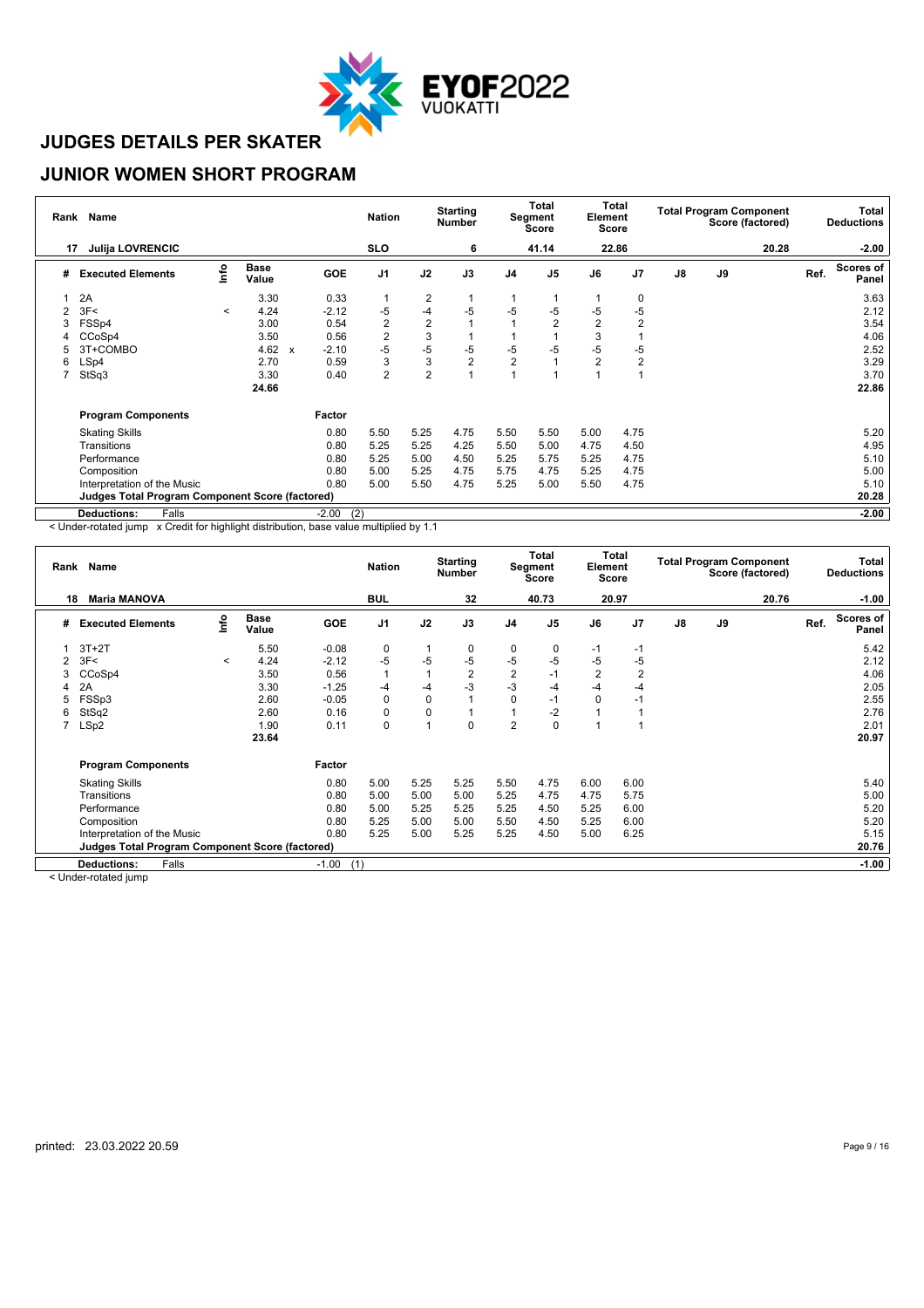

#### **JUNIOR WOMEN SHORT PROGRAM**

|    | Rank Name                                              |         |                      |   |            | <b>Nation</b>            |                | <b>Starting</b><br><b>Number</b> |                | <b>Total</b><br>Segment<br><b>Score</b> | Element | Total<br><b>Score</b> |               |    | <b>Total Program Component</b><br>Score (factored) |      | Total<br><b>Deductions</b> |
|----|--------------------------------------------------------|---------|----------------------|---|------------|--------------------------|----------------|----------------------------------|----------------|-----------------------------------------|---------|-----------------------|---------------|----|----------------------------------------------------|------|----------------------------|
| 19 | <b>Julia Ros VIDARSDOTTIR</b>                          |         |                      |   |            | <b>ISL</b>               |                | 3                                |                | 40.53                                   |         | 20.25                 |               |    | 20.28                                              |      | 0.00                       |
| #  | <b>Executed Elements</b>                               | lnfo    | <b>Base</b><br>Value |   | <b>GOE</b> | J1                       | J2             | J3                               | J <sub>4</sub> | J <sub>5</sub>                          | J6      | J7                    | $\mathsf{J}8$ | J9 |                                                    | Ref. | <b>Scores of</b><br>Panel  |
|    | $3S+2T$                                                |         | 5.60                 |   | 0.26       | $\mathbf{1}$             | 1              |                                  | 1              | 0                                       | 0       | 0                     |               |    |                                                    |      | 5.86                       |
| 2  | $1A<<$ *                                               | $\star$ | 0.00                 |   | 0.00       | $\overline{\phantom{a}}$ |                |                                  |                |                                         |         |                       |               |    |                                                    |      | 0.00                       |
| 3  | CS <sub>p4</sub>                                       |         | 2.60                 |   | 0.68       | 3                        | $\overline{2}$ | $\overline{2}$                   | $\overline{2}$ | 3                                       | 3       | 3                     |               |    |                                                    |      | 3.28                       |
| 4  | 2F                                                     |         | 1.98                 | x | 0.22       | $\overline{c}$           | $\overline{2}$ |                                  |                |                                         |         | 0                     |               |    |                                                    |      | 2.20                       |
| 5  | FSSp3                                                  |         | 2.60                 |   | 0.31       | 2                        | $\overline{2}$ |                                  | 0              |                                         |         |                       |               |    |                                                    |      | 2.91                       |
| 6  | StSq2                                                  |         | 2.60                 |   | 0.16       | 1                        | $\overline{2}$ |                                  |                | O                                       | $-1$    | 0                     |               |    |                                                    |      | 2.76                       |
|    | CCoSp3                                                 |         | 3.00                 |   | 0.24       | 2                        |                |                                  |                | $\Omega$                                | 0       |                       |               |    |                                                    |      | 3.24                       |
|    |                                                        |         | 18.38                |   |            |                          |                |                                  |                |                                         |         |                       |               |    |                                                    |      | 20.25                      |
|    | <b>Program Components</b>                              |         |                      |   | Factor     |                          |                |                                  |                |                                         |         |                       |               |    |                                                    |      |                            |
|    | <b>Skating Skills</b>                                  |         |                      |   | 0.80       | 4.50                     | 5.50           | 5.25                             | 5.00           | 5.50                                    | 4.75    | 5.00                  |               |    |                                                    |      | 5.10                       |
|    | Transitions                                            |         |                      |   | 0.80       | 4.50                     | 5.00           | 4.75                             | 4.75           | 5.50                                    | 5.00    | 5.00                  |               |    |                                                    |      | 4.90                       |
|    | Performance                                            |         |                      |   | 0.80       | 4.75                     | 5.50           | 5.25                             | 5.00           | 5.25                                    | 5.25    | 5.25                  |               |    |                                                    |      | 5.20                       |
|    | Composition                                            |         |                      |   | 0.80       | 4.75                     | 5.25           | 5.25                             | 5.25           | 5.25                                    | 4.75    | 5.00                  |               |    |                                                    |      | 5.10                       |
|    | Interpretation of the Music                            |         |                      |   | 0.80       | 4.50                     | 5.25           | 5.25                             | 5.50           | 5.00                                    | 4.50    | 5.25                  |               |    |                                                    |      | 5.05                       |
|    | <b>Judges Total Program Component Score (factored)</b> |         |                      |   |            |                          |                |                                  |                |                                         |         |                       |               |    |                                                    |      | 20.28                      |
|    | Deductions:                                            |         |                      |   |            |                          |                |                                  |                |                                         |         |                       |               |    |                                                    |      | 0.00                       |

\* Invalid element << Downgraded jump x Credit for highlight distribution, base value multiplied by 1.1

|    | Rank Name                                       |         |                      |         | <b>Nation</b>  |                | <b>Starting</b><br><b>Number</b> |                | Total<br>Segment<br><b>Score</b> | Element        | Total<br><b>Score</b> |               | <b>Total Program Component</b> | Score (factored) |      | Total<br><b>Deductions</b> |
|----|-------------------------------------------------|---------|----------------------|---------|----------------|----------------|----------------------------------|----------------|----------------------------------|----------------|-----------------------|---------------|--------------------------------|------------------|------|----------------------------|
| 20 | <b>Ysaline HIBON</b>                            |         |                      |         | <b>LUX</b>     |                | 14                               |                | 39.60                            |                | 19.64                 |               |                                | 19.96            |      | 0.00                       |
| #  | <b>Executed Elements</b>                        | lnfo    | <b>Base</b><br>Value | GOE     | J <sub>1</sub> | J2             | J3                               | J <sub>4</sub> | J <sub>5</sub>                   | J6             | J <sub>7</sub>        | $\mathsf{J}8$ | J9                             |                  | Ref. | Scores of<br>Panel         |
|    | 2A<                                             | $\prec$ | 2.64                 | $-0.58$ | $-3$           | $-2$           | $-2$                             | $-2$           | $-3$                             | $-2$           | $-2$                  |               |                                |                  |      | 2.06                       |
|    | $2Lz+2T$                                        |         | 3.40                 | 0.04    | 0              |                |                                  | $\Omega$       | $\Omega$                         | $\mathbf 0$    | 0                     |               |                                |                  |      | 3.44                       |
|    | FSSp2                                           |         | 2.30                 | 0.05    |                |                | $\Omega$                         | $\Omega$       | 0                                | $-1$           | 0                     |               |                                |                  |      | 2.35                       |
|    | 2F                                              |         | 1.80                 | 0.00    |                | 0              |                                  | $-1$           | 0                                | $-1$           | 0                     |               |                                |                  |      | 1.80                       |
|    | CCoSp4                                          |         | 3.50                 | 0.49    | $\overline{2}$ | $\overline{2}$ |                                  |                |                                  | $\overline{2}$ |                       |               |                                |                  |      | 3.99                       |
| 6  | StSq2                                           |         | 2.60                 | 0.16    |                | $\overline{2}$ | 0                                |                |                                  | 0              | 0                     |               |                                |                  |      | 2.76                       |
|    | LSp4                                            |         | 2.70                 | 0.54    | $\overline{2}$ |                | $\overline{2}$                   | 2              | $\overline{2}$                   | $\overline{2}$ | $\overline{2}$        |               |                                |                  |      | 3.24                       |
|    |                                                 |         | 18.94                |         |                |                |                                  |                |                                  |                |                       |               |                                |                  |      | 19.64                      |
|    | <b>Program Components</b>                       |         |                      | Factor  |                |                |                                  |                |                                  |                |                       |               |                                |                  |      |                            |
|    | <b>Skating Skills</b>                           |         |                      | 0.80    | 5.00           | 5.50           | 4.75                             | 4.75           | 4.75                             | 4.25           | 4.75                  |               |                                |                  |      | 4.80                       |
|    | Transitions                                     |         |                      | 0.80    | 5.00           | 5.50           | 4.50                             | 4.75           | 4.75                             | 4.50           | 4.75                  |               |                                |                  |      | 4.75                       |
|    | Performance                                     |         |                      | 0.80    | 5.25           | 6.00           | 4.75                             | 4.75           | 5.25                             | 5.00           | 5.00                  |               |                                |                  |      | 5.05                       |
|    | Composition                                     |         |                      | 0.80    | 5.50           | 6.25           | 4.50                             | 5.00           | 5.00                             | 4.75           | 5.25                  |               |                                |                  |      | 5.10                       |
|    | Interpretation of the Music                     |         |                      | 0.80    | 5.50           | 6.50           | 4.75                             | 5.25           | 5.25                             | 5.25           | 5.00                  |               |                                |                  |      | 5.25                       |
|    | Judges Total Program Component Score (factored) |         |                      |         |                |                |                                  |                |                                  |                |                       |               |                                |                  |      | 19.96                      |
|    | <b>Deductions:</b>                              |         |                      |         |                |                |                                  |                |                                  |                |                       |               |                                |                  |      | 0.00                       |

< Under-rotated jump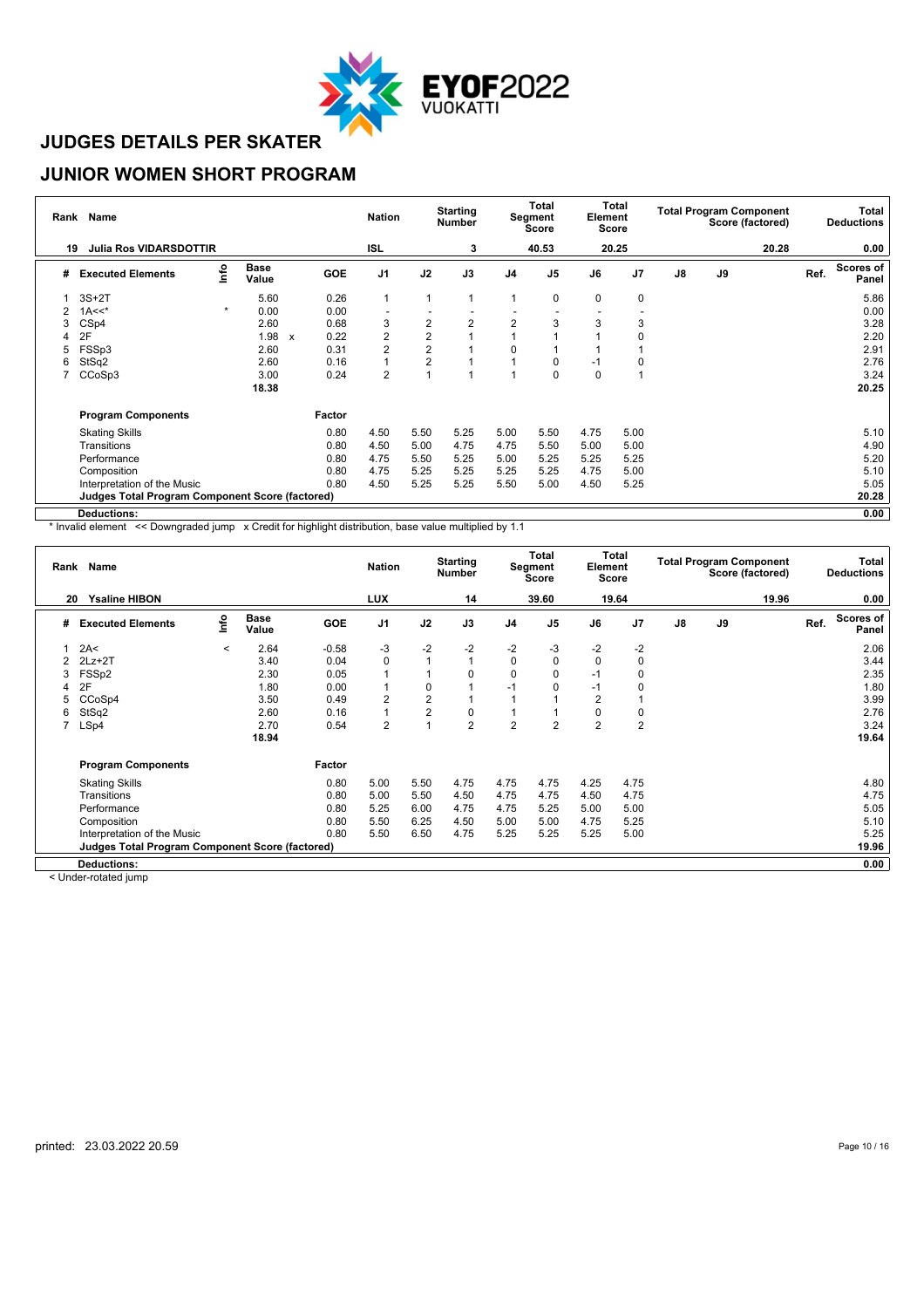

#### **JUNIOR WOMEN SHORT PROGRAM**

|    | Rank Name                                              |         |                      |   |                | <b>Nation</b>  |                | <b>Starting</b><br><b>Number</b> |                | <b>Total</b><br>Segment<br><b>Score</b> | Element        | Total<br><b>Score</b> |               |    | <b>Total Program Component</b><br>Score (factored) |      | Total<br><b>Deductions</b> |
|----|--------------------------------------------------------|---------|----------------------|---|----------------|----------------|----------------|----------------------------------|----------------|-----------------------------------------|----------------|-----------------------|---------------|----|----------------------------------------------------|------|----------------------------|
| 21 | Lili KRIZSANOVSZKI                                     |         |                      |   |                | <b>HUN</b>     |                | 10                               |                | 38.66                                   |                | 20.06                 |               |    | 20.60                                              |      | $-2.00$                    |
| #  | <b>Executed Elements</b>                               | lnfo    | <b>Base</b><br>Value |   | GOE            | J1             | J2             | J3                               | J <sub>4</sub> | J <sub>5</sub>                          | J6             | J <sub>7</sub>        | $\mathsf{J}8$ | J9 |                                                    | Ref. | <b>Scores of</b><br>Panel  |
|    | 3Lzq+COMBO                                             | q       | 5.90                 |   | $-2.95$        | $-5$           | $-5$           | $-5$                             | $-5$           | -5                                      | -5             | -5                    |               |    |                                                    |      | 2.95                       |
| 2  | 2A                                                     |         | 3.30                 |   | 0.13           | $\mathbf{1}$   | $\mathbf 0$    |                                  | $\overline{ }$ | $\Omega$                                | 0              | 0                     |               |    |                                                    |      | 3.43                       |
| 3  | CCoSp4                                                 |         | 3.50                 |   | 0.42           | 1              |                | $\overline{2}$                   |                |                                         | $\overline{2}$ |                       |               |    |                                                    |      | 3.92                       |
|    | $1Fe*$                                                 | $\star$ | 0.00                 | X | 0.00           |                |                |                                  |                |                                         |                |                       |               |    |                                                    |      | 0.00                       |
| 5  | FSSp4                                                  |         | 3.00                 |   | 0.36           | $\overline{2}$ |                |                                  |                | 2                                       |                |                       |               |    |                                                    |      | 3.36                       |
| 6  | StSq3                                                  |         | 3.30                 |   | 0.13           | 1              |                | 0                                |                | $\Omega$                                | 0              | -1                    |               |    |                                                    |      | 3.43                       |
|    | LSp4                                                   |         | 2.70                 |   | 0.27           | 1              | $\overline{2}$ |                                  |                |                                         |                |                       |               |    |                                                    |      | 2.97                       |
|    |                                                        |         | 21.70                |   |                |                |                |                                  |                |                                         |                |                       |               |    |                                                    |      | 20.06                      |
|    | <b>Program Components</b>                              |         |                      |   | Factor         |                |                |                                  |                |                                         |                |                       |               |    |                                                    |      |                            |
|    | <b>Skating Skills</b>                                  |         |                      |   | 0.80           | 5.25           | 4.75           | 5.75                             | 5.50           | 5.75                                    | 5.75           | 5.00                  |               |    |                                                    |      | 5.45                       |
|    | Transitions                                            |         |                      |   | 0.80           | 4.75           | 4.50           | 5.25                             | 5.00           | 5.25                                    | 5.25           | 4.25                  |               |    |                                                    |      | 4.95                       |
|    | Performance                                            |         |                      |   | 0.80           | 5.00           | 4.75           | 5.25                             | 5.00           | 5.00                                    | 5.75           | 4.50                  |               |    |                                                    |      | 5.00                       |
|    | Composition                                            |         |                      |   | 0.80           | 5.00           | 4.50           | 5.50                             | 5.50           | 5.25                                    | 5.50           | 4.25                  |               |    |                                                    |      | 5.15                       |
|    | Interpretation of the Music                            |         |                      |   | 0.80           | 5.25           | 4.75           | 5.50                             | 5.75           | 4.75                                    | 6.25           | 4.25                  |               |    |                                                    |      | 5.20                       |
|    | <b>Judges Total Program Component Score (factored)</b> |         |                      |   |                |                |                |                                  |                |                                         |                |                       |               |    |                                                    |      | 20.60                      |
|    | <b>Deductions:</b><br>Falls                            |         |                      |   | (2)<br>$-2.00$ |                |                |                                  |                |                                         |                |                       |               |    |                                                    |      | $-2.00$                    |

q Jump landed on the quarter x Credit for highlight distribution, base value multiplied by 1.1 \* Invalid element e Wrong edge

|    | Rank Name                                              |      |                      |              |            | <b>Nation</b>  |                | <b>Starting</b><br><b>Number</b> |                | Total<br>Segment<br><b>Score</b> | Element        | Total<br>Score |    |    | <b>Total Program Component</b><br>Score (factored) |      | Total<br><b>Deductions</b> |
|----|--------------------------------------------------------|------|----------------------|--------------|------------|----------------|----------------|----------------------------------|----------------|----------------------------------|----------------|----------------|----|----|----------------------------------------------------|------|----------------------------|
| 22 | <b>Marianne MUST</b>                                   |      |                      |              |            | <b>EST</b>     |                | 27                               |                | 38.02                            |                | 18.58          |    |    | 21.44                                              |      | $-2.00$                    |
| #  | <b>Executed Elements</b>                               | Info | <b>Base</b><br>Value |              | <b>GOE</b> | J <sub>1</sub> | J2             | J3                               | J <sub>4</sub> | J <sub>5</sub>                   | J6             | J7             | J8 | J9 |                                                    | Ref. | <b>Scores of</b><br>Panel  |
|    | 3Lz+COMBO                                              |      | 5.90                 |              | $-2.95$    | -5             | -5             | -5                               | -5             | -5                               | -5             | $-5$           |    |    |                                                    |      | 2.95                       |
| 2  | 3F<<                                                   | <<   | 1.80                 |              | $-0.90$    | $-5$           | $-5$           | $-5$                             | $-5$           | $-5$                             | $-5$           | $-5$           |    |    |                                                    |      | 0.90                       |
|    | FSSp3                                                  |      | 2.60                 |              | 0.42       | $\overline{2}$ | $\overline{2}$ | $\overline{2}$                   |                | $\overline{2}$                   | 0              |                |    |    |                                                    |      | 3.02                       |
|    | StSq2                                                  |      | 2.60                 |              | 0.26       | $\mathbf{1}$   |                |                                  |                | 0                                |                |                |    |    |                                                    |      | 2.86                       |
| 5  | 2A                                                     |      | 3.63                 | $\mathsf{x}$ | 0.07       | $\mathbf 0$    | 0              | $\mathbf 0$                      | $\Omega$       | 0                                |                |                |    |    |                                                    |      | 3.70                       |
| 6  | CCoSp2V                                                |      | 1.88                 |              | 0.30       | $\overline{2}$ |                | 2                                |                |                                  | $\overline{2}$ | 2              |    |    |                                                    |      | 2.18                       |
|    | LSp4                                                   |      | 2.70                 |              | 0.27       | 1              |                |                                  |                | 0                                |                |                |    |    |                                                    |      | 2.97                       |
|    |                                                        |      | 21.11                |              |            |                |                |                                  |                |                                  |                |                |    |    |                                                    |      | 18.58                      |
|    | <b>Program Components</b>                              |      |                      |              | Factor     |                |                |                                  |                |                                  |                |                |    |    |                                                    |      |                            |
|    | <b>Skating Skills</b>                                  |      |                      |              | 0.80       | 5.25           | 5.00           | 5.50                             | 5.50           | 5.50                             | 5.75           | 6.00           |    |    |                                                    |      | 5.50                       |
|    | Transitions                                            |      |                      |              | 0.80       | 5.00           | 4.75           | 5.25                             | 5.50           | 5.25                             | 5.25           | 5.75           |    |    |                                                    |      | 5.25                       |
|    | Performance                                            |      |                      |              | 0.80       | 5.00           | 5.00           | 5.25                             | 5.25           | 5.00                             | 5.75           | 6.00           |    |    |                                                    |      | 5.25                       |
|    | Composition                                            |      |                      |              | 0.80       | 5.00           | 5.25           | 5.50                             | 5.50           | 5.25                             | 5.50           | 6.25           |    |    |                                                    |      | 5.40                       |
|    | Interpretation of the Music                            |      |                      |              | 0.80       | 5.00           | 5.25           | 5.50                             | 5.25           | 5.00                             | 6.00           | 6.00           |    |    |                                                    |      | 5.40                       |
|    | <b>Judges Total Program Component Score (factored)</b> |      |                      |              |            |                |                |                                  |                |                                  |                |                |    |    |                                                    |      | 21.44                      |
|    | Falls<br><b>Deductions:</b>                            |      |                      |              | $-2.00$    | (2)            |                |                                  |                |                                  |                |                |    |    |                                                    |      | $-2.00$                    |

<< Downgraded jump x Credit for highlight distribution, base value multiplied by 1.1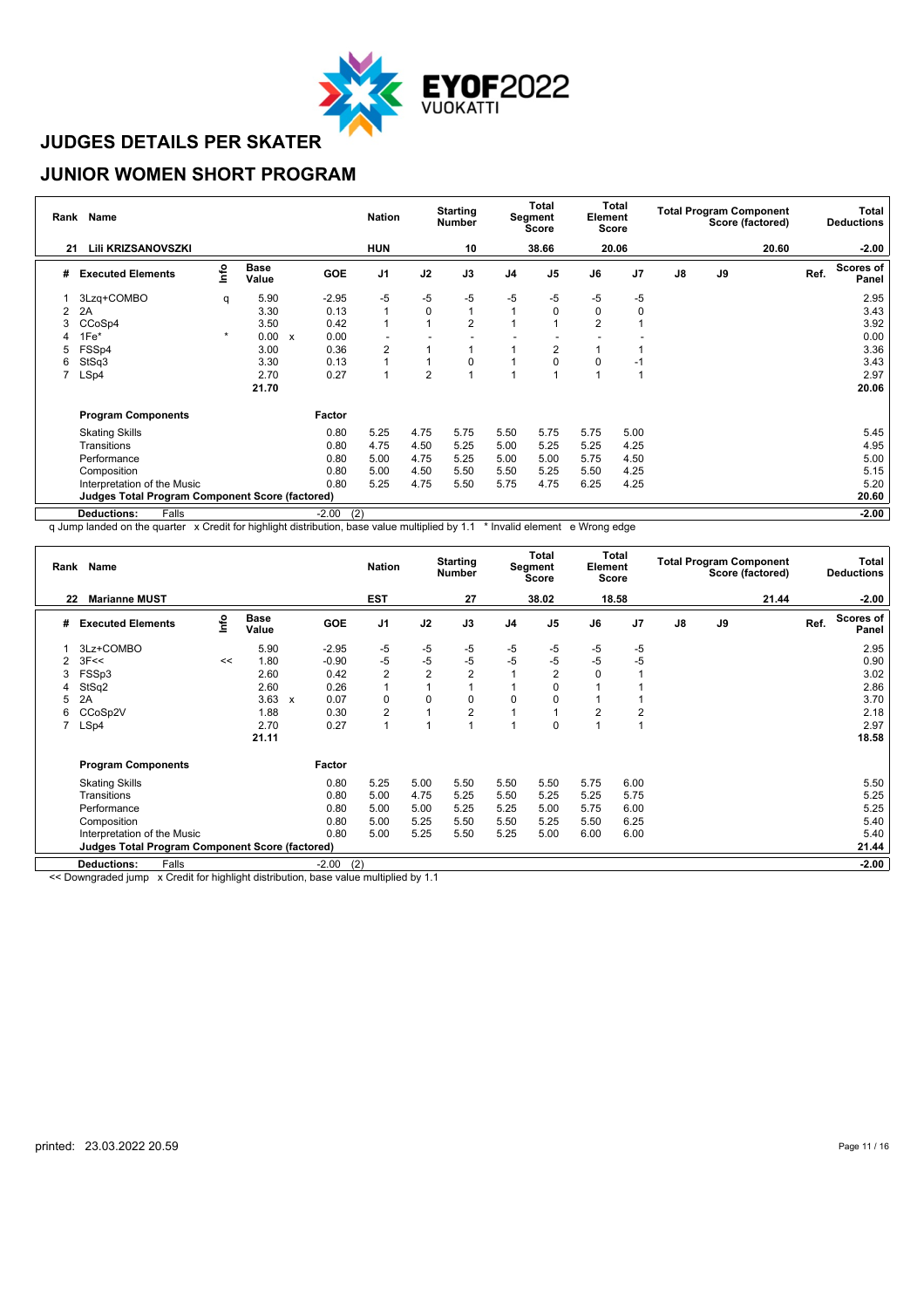

#### **JUNIOR WOMEN SHORT PROGRAM**

| Rank           | <b>Name</b>                                            |         |                                   |            | <b>Nation</b>  |                | <b>Starting</b><br><b>Number</b> |                | Total<br>Segment<br>Score | Element        | Total<br><b>Score</b> |               |    | <b>Total Program Component</b><br>Score (factored) |      | Total<br><b>Deductions</b> |
|----------------|--------------------------------------------------------|---------|-----------------------------------|------------|----------------|----------------|----------------------------------|----------------|---------------------------|----------------|-----------------------|---------------|----|----------------------------------------------------|------|----------------------------|
| 23             | <b>Anna Deniz OZDEMIR</b>                              |         |                                   |            | <b>TUR</b>     |                | 15                               |                | 37.69                     |                | 18.89                 |               |    | 19.80                                              |      | $-1.00$                    |
| #              | <b>Executed Elements</b>                               | lnfo    | <b>Base</b><br>Value              | <b>GOE</b> | J <sub>1</sub> | J2             | J3                               | J <sub>4</sub> | J <sub>5</sub>            | J6             | J7                    | $\mathsf{J}8$ | J9 |                                                    | Ref. | <b>Scores of</b><br>Panel  |
|                | 2A<                                                    | $\,<$   | 2.64                              | $-1.27$    | -5             | $-4$           | $-4$                             | -5             | -5                        | -5             | $-5$                  |               |    |                                                    |      | 1.37                       |
| $\overline{2}$ | 2F                                                     |         | 1.80                              | 0.14       | $\overline{1}$ | $\overline{2}$ | 0                                |                | $\mathbf 0$               |                |                       |               |    |                                                    |      | 1.94                       |
| 3              | CCoSp4                                                 |         | 3.50                              | 0.70       | 2              | $\overline{2}$ |                                  | 2              | 2                         | $\overline{2}$ | $\overline{2}$        |               |    |                                                    |      | 4.20                       |
|                | 3T<+COMBO                                              | $\prec$ | 3.70<br>$\boldsymbol{\mathsf{x}}$ | $-1.68$    | -5             | $-5$           | -5                               | -5             | -5                        | -5             | -5                    |               |    |                                                    |      | 2.02                       |
| 5              | FSSp4                                                  |         | 3.00                              | 0.42       | $\overline{2}$ |                |                                  |                | 3                         | 0              | $\overline{2}$        |               |    |                                                    |      | 3.42                       |
| 6              | StSq2                                                  |         | 2.60                              | 0.26       |                |                | $\overline{c}$                   | 2              |                           | $-2$           | 0                     |               |    |                                                    |      | 2.86                       |
|                | LSp4                                                   |         | 2.70                              | 0.38       | 3              |                | $\overline{2}$                   | $\overline{2}$ | $-1$                      |                |                       |               |    |                                                    |      | 3.08                       |
|                |                                                        |         | 19.94                             |            |                |                |                                  |                |                           |                |                       |               |    |                                                    |      | 18.89                      |
|                | <b>Program Components</b>                              |         |                                   | Factor     |                |                |                                  |                |                           |                |                       |               |    |                                                    |      |                            |
|                | <b>Skating Skills</b>                                  |         |                                   | 0.80       | 5.25           | 5.00           | 5.00                             | 5.00           | 5.50                      | 4.50           | 5.00                  |               |    |                                                    |      | 5.05                       |
|                | Transitions                                            |         |                                   | 0.80       | 4.75           | 4.75           | 4.50                             | 5.00           | 5.25                      | 4.25           | 4.25                  |               |    |                                                    |      | 4.65                       |
|                | Performance                                            |         |                                   | 0.80       | 5.25           | 5.50           | 4.75                             | 4.75           | 5.75                      | 5.00           | 4.75                  |               |    |                                                    |      | 5.05                       |
|                | Composition                                            |         |                                   | 0.80       | 5.00           | 5.25           | 4.75                             | 5.00           | 5.50                      | 4.75           | 4.50                  |               |    |                                                    |      | 4.95                       |
|                | Interpretation of the Music                            |         |                                   | 0.80       | 5.00           | 5.50           | 5.00                             | 5.00           | 5.50                      | 4.75           | 4.75                  |               |    |                                                    |      | 5.05                       |
|                | <b>Judges Total Program Component Score (factored)</b> |         |                                   |            |                |                |                                  |                |                           |                |                       |               |    |                                                    |      | 19.80                      |
|                | <b>Deductions:</b><br>Falls                            |         |                                   | $-1.00$    | (1)            |                |                                  |                |                           |                |                       |               |    |                                                    |      | $-1.00$                    |

< Under-rotated jump x Credit for highlight distribution, base value multiplied by 1.1

|    | Rank Name                                              |      |               |              |         | <b>Nation</b>  |                | <b>Starting</b><br><b>Number</b> |                | Total<br>Segment<br><b>Score</b> | Element  | Total<br><b>Score</b> |               |    | <b>Total Program Component</b><br>Score (factored) |      | Total<br><b>Deductions</b> |
|----|--------------------------------------------------------|------|---------------|--------------|---------|----------------|----------------|----------------------------------|----------------|----------------------------------|----------|-----------------------|---------------|----|----------------------------------------------------|------|----------------------------|
| 24 | Anna Dea GULBIANI-SCHMIDT                              |      |               |              |         | <b>GEO</b>     |                | 4                                |                | 37.41                            |          | 20.45                 |               |    | 17.96                                              |      | $-1.00$                    |
| #  | <b>Executed Elements</b>                               | Info | Base<br>Value |              | GOE     | J <sub>1</sub> | J2             | J3                               | J <sub>4</sub> | J <sub>5</sub>                   | J6       | J <sub>7</sub>        | $\mathsf{J}8$ | J9 |                                                    | Ref. | <b>Scores of</b><br>Panel  |
|    | 2F                                                     |      | 1.80          |              | 0.22    | $\overline{1}$ | $\overline{2}$ |                                  |                |                                  | 2        | 0                     |               |    |                                                    |      | 2.02                       |
| 2  | 2A<<                                                   | <<   | 1.10          |              | $-0.55$ | -5             | $-5$           | $-5$                             | $-5$           | -5                               | $-5$     | -5                    |               |    |                                                    |      | 0.55                       |
| 3  | FSSp3                                                  |      | 2.60          |              | 0.05    | 0              |                | 0                                | $\mathbf 0$    |                                  | $-1$     |                       |               |    |                                                    |      | 2.65                       |
| 4  | $3S+2T$                                                |      | 6.16          | $\mathbf{x}$ | 0.00    | $\pmb{0}$      | 0              | $\Omega$                         | $\mathbf 0$    |                                  | $-1$     | 0                     |               |    |                                                    |      | 6.16                       |
| 5  | StSq3                                                  |      | 3.30          |              | 0.07    | $\mathbf 0$    | 0              |                                  | $\mathbf 0$    |                                  |          | 0                     |               |    |                                                    |      | 3.37                       |
| 6  | CCoSp3                                                 |      | 3.00          |              | 0.00    | 0              | 0              |                                  | $-1$           |                                  | $\Omega$ | $-1$                  |               |    |                                                    |      | 3.00                       |
|    | LSp4                                                   |      | 2.70          |              | 0.00    | 1              | $-1$           |                                  | $\Omega$       | O                                | $-1$     | 0                     |               |    |                                                    |      | 2.70                       |
|    |                                                        |      | 20.66         |              |         |                |                |                                  |                |                                  |          |                       |               |    |                                                    |      | 20.45                      |
|    | <b>Program Components</b>                              |      |               |              | Factor  |                |                |                                  |                |                                  |          |                       |               |    |                                                    |      |                            |
|    | <b>Skating Skills</b>                                  |      |               |              | 0.80    | 4.50           | 4.75           | 4.50                             | 4.75           | 5.25                             | 4.25     | 4.50                  |               |    |                                                    |      | 4.60                       |
|    | Transitions                                            |      |               |              | 0.80    | 4.00           | 4.25           | 4.25                             | 4.50           | 4.75                             | 4.50     | 4.25                  |               |    |                                                    |      | 4.35                       |
|    | Performance                                            |      |               |              | 0.80    | 4.25           | 4.75           | 4.50                             | 4.50           | 5.25                             | 4.75     | 4.50                  |               |    |                                                    |      | 4.60                       |
|    | Composition                                            |      |               |              | 0.80    | 4.50           | 4.50           | 4.50                             | 4.75           | 5.00                             | 4.50     | 4.25                  |               |    |                                                    |      | 4.55                       |
|    | Interpretation of the Music                            |      |               |              | 0.80    | 4.25           | 4.50           | 4.25                             | 4.50           | 4.75                             | 4.25     | 4.25                  |               |    |                                                    |      | 4.35                       |
|    | <b>Judges Total Program Component Score (factored)</b> |      |               |              |         |                |                |                                  |                |                                  |          |                       |               |    |                                                    |      | 17.96                      |
|    | Falls<br><b>Deductions:</b>                            |      |               |              | $-1.00$ | (1)            |                |                                  |                |                                  |          |                       |               |    |                                                    |      | $-1.00$                    |

<< Downgraded jump x Credit for highlight distribution, base value multiplied by 1.1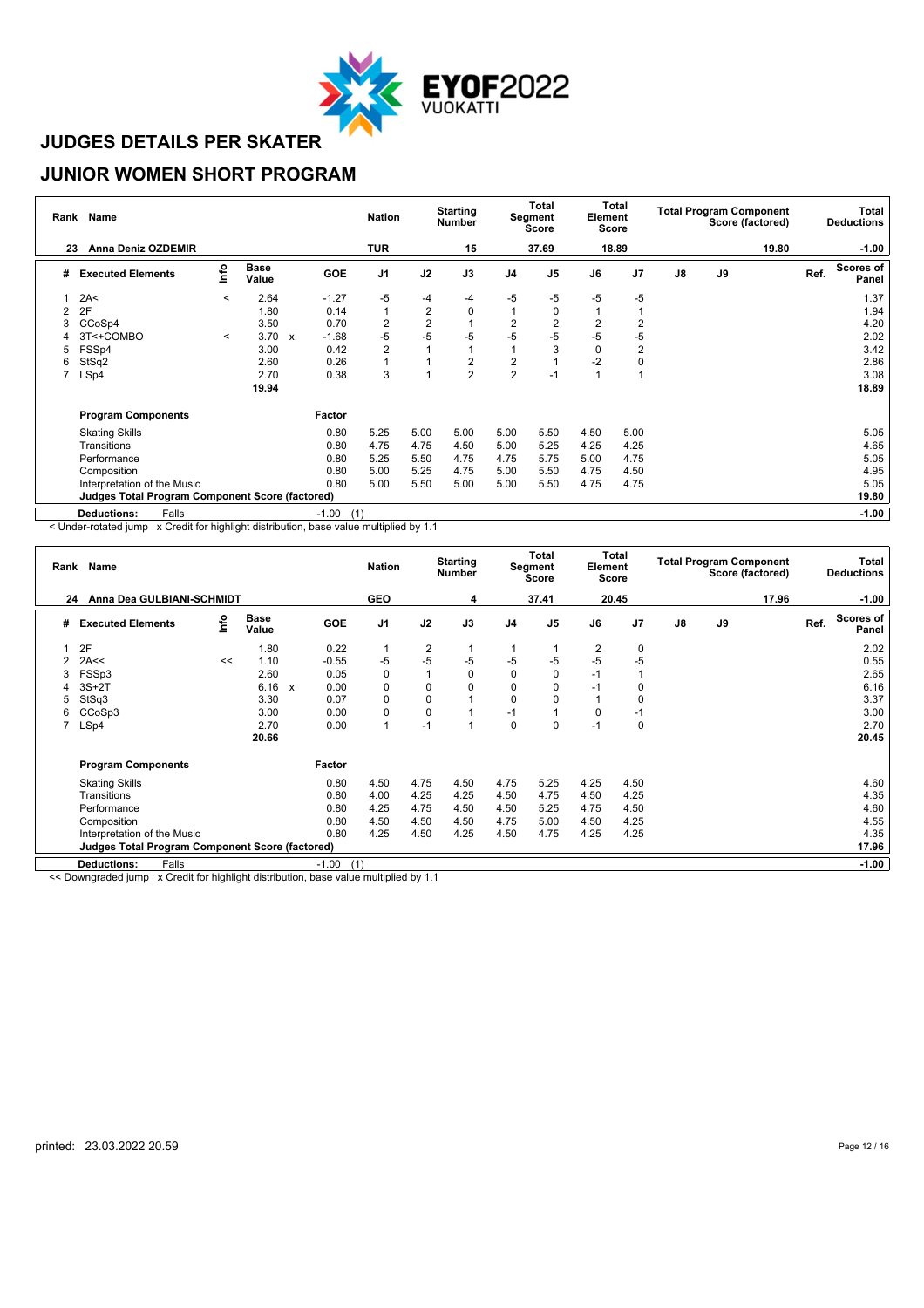

#### **JUNIOR WOMEN SHORT PROGRAM**

| Rank | Name                                                   |                      |              |            | <b>Nation</b>  |             | <b>Starting</b><br><b>Number</b> |                | <b>Total</b><br>Segment<br>Score | Element | Total<br>Score |               |    | <b>Total Program Component</b><br>Score (factored) |      | Total<br><b>Deductions</b> |
|------|--------------------------------------------------------|----------------------|--------------|------------|----------------|-------------|----------------------------------|----------------|----------------------------------|---------|----------------|---------------|----|----------------------------------------------------|------|----------------------------|
| 25   | Celia Vandhana GARNACHO                                |                      |              |            | <b>ESP</b>     |             | 24                               |                | 34.73                            |         | 16.49          |               |    | 19.24                                              |      | $-1.00$                    |
| #    | lnfo<br><b>Executed Elements</b>                       | <b>Base</b><br>Value |              | <b>GOE</b> | J <sub>1</sub> | J2          | J3                               | J <sub>4</sub> | J <sub>5</sub>                   | J6      | J <sub>7</sub> | $\mathsf{J}8$ | J9 |                                                    | Ref. | <b>Scores of</b><br>Panel  |
|      | 3T+COMBO                                               | 4.20                 |              | $-2.10$    | -5             | -5          | $-5$                             | -5             | -5                               | -5      | -5             |               |    |                                                    |      | 2.10                       |
| 2    | 2A                                                     | 3.30                 |              | $-1.65$    | $-5$           | $-5$        | $-5$                             | $-5$           | -5                               | -5      | -5             |               |    |                                                    |      | 1.65                       |
| 3    | LSp2                                                   | 1.90                 |              | $-0.19$    | $-2$           | $-1$        | 0                                | 0              | $-3$                             | $-2$    | $\mathbf 0$    |               |    |                                                    |      | 1.71                       |
|      | 2F                                                     | 1.98                 | $\mathsf{x}$ | 0.07       | 1              | $\mathbf 0$ | 0                                | 0              | O                                |         |                |               |    |                                                    |      | 2.05                       |
| 5    | FSSp3                                                  | 2.60                 |              | $-0.05$    | 0              | 0           | $\Omega$                         | $\Omega$       | -1                               | $-1$    | 0              |               |    |                                                    |      | 2.55                       |
| 6    | StSq2                                                  | 2.60                 |              | 0.05       | 0              | $\mathbf 0$ | 0                                |                | O                                | $-2$    |                |               |    |                                                    |      | 2.65                       |
|      | CCoSp4                                                 | 3.50                 |              | 0.28       | 0              | $\mathbf 0$ |                                  |                |                                  |         |                |               |    |                                                    |      | 3.78                       |
|      |                                                        | 20.08                |              |            |                |             |                                  |                |                                  |         |                |               |    |                                                    |      | 16.49                      |
|      | <b>Program Components</b>                              |                      |              | Factor     |                |             |                                  |                |                                  |         |                |               |    |                                                    |      |                            |
|      | <b>Skating Skills</b>                                  |                      |              | 0.80       | 5.00           | 4.50        | 5.25                             | 5.00           | 5.00                             | 4.25    | 6.00           |               |    |                                                    |      | 4.95                       |
|      | Transitions                                            |                      |              | 0.80       | 4.75           | 4.25        | 5.00                             | 4.50           | 4.50                             | 4.00    | 6.00           |               |    |                                                    |      | 4.60                       |
|      | Performance                                            |                      |              | 0.80       | 5.00           | 4.25        | 5.25                             | 4.75           | 4.75                             | 4.25    | 5.75           |               |    |                                                    |      | 4.80                       |
|      | Composition                                            |                      |              | 0.80       | 5.25           | 4.50        | 5.25                             | 5.00           | 4.75                             | 3.75    | 6.25           |               |    |                                                    |      | 4.95                       |
|      | Interpretation of the Music                            |                      |              | 0.80       | 5.00           | 4.25        | 5.00                             | 4.75           | 4.75                             | 3.75    | 5.75           |               |    |                                                    |      | 4.75                       |
|      | <b>Judges Total Program Component Score (factored)</b> |                      |              |            |                |             |                                  |                |                                  |         |                |               |    |                                                    |      | 19.24                      |
|      | <b>Deductions:</b><br>Falls                            |                      |              | $-1.00$    | (1)            |             |                                  |                |                                  |         |                |               |    |                                                    |      | $-1.00$                    |

x Credit for highlight distribution, base value multiplied by 1.1

| Rank Name |                                                        |         |                      |         | <b>Nation</b>  |                | <b>Starting</b><br><b>Number</b> |                | Total<br>Segment<br><b>Score</b> |                | Total<br>Element<br><b>Score</b> |               |    | <b>Total Program Component</b><br>Score (factored) | Total<br><b>Deductions</b> |                    |  |
|-----------|--------------------------------------------------------|---------|----------------------|---------|----------------|----------------|----------------------------------|----------------|----------------------------------|----------------|----------------------------------|---------------|----|----------------------------------------------------|----------------------------|--------------------|--|
| 26        | <b>Elizabeth GOLDING</b>                               |         |                      |         | <b>IRL</b>     |                | 18                               |                | 32.41                            |                | 14.85                            |               |    | 19.56                                              |                            | $-2.00$            |  |
| #         | <b>Executed Elements</b>                               | lnfo    | <b>Base</b><br>Value | GOE     | J <sub>1</sub> | J2             | J3                               | J <sub>4</sub> | J <sub>5</sub>                   | J6             | J <sub>7</sub>                   | $\mathsf{J}8$ | J9 |                                                    | Ref.                       | Scores of<br>Panel |  |
|           | $3S<+2T$                                               | $\,<\,$ | 4.74                 | $-0.89$ | -3             | $-2$           | $-2$                             | $-2$           | -3                               | $-3$           | -3                               |               |    |                                                    |                            | 3.85               |  |
|           | 2F!                                                    |         | 1.80                 | $-0.11$ | $-1$           | $\pmb{0}$      | $\mathbf 0$                      | $-1$           | -1                               | $-1$           | 0                                |               |    |                                                    |                            | 1.69               |  |
| 3         | 2A<<                                                   | <<      | 1.10                 | $-0.55$ | -5             | $-5$           | $-5$                             | -5             | $-5$                             | -5             | -5                               |               |    |                                                    |                            | 0.55               |  |
| 4         | CCoSp4                                                 |         | 3.50                 | 0.35    |                | $\overline{2}$ |                                  |                | $\Omega$                         |                |                                  |               |    |                                                    |                            | 3.85               |  |
| 5         | StSq1                                                  |         | 1.80                 | 0.14    | 0              |                | 2                                |                | $\Omega$                         | $\overline{2}$ | 0                                |               |    |                                                    |                            | 1.94               |  |
| 6         | LSp4                                                   |         | 2.70                 | 0.27    | $\overline{1}$ |                |                                  | $\overline{2}$ |                                  |                |                                  |               |    |                                                    |                            | 2.97               |  |
|           | FSSp                                                   |         | 0.00                 | 0.00    |                |                |                                  |                |                                  |                |                                  |               |    |                                                    |                            | 0.00               |  |
|           |                                                        |         | 15.64                |         |                |                |                                  |                |                                  |                |                                  |               |    |                                                    |                            | 14.85              |  |
|           | <b>Program Components</b>                              |         |                      | Factor  |                |                |                                  |                |                                  |                |                                  |               |    |                                                    |                            |                    |  |
|           | <b>Skating Skills</b>                                  |         |                      | 0.80    | 4.50           | 5.25           | 4.75                             | 4.75           | 5.25                             | 5.25           | 4.75                             |               |    |                                                    |                            | 4.95               |  |
|           | Transitions                                            |         |                      | 0.80    | 4.25           | 5.00           | 4.50                             | 4.75           | 5.25                             | 5.00           | 4.75                             |               |    |                                                    |                            | 4.80               |  |
|           | Performance                                            |         |                      | 0.80    | 4.75           | 5.00           | 4.50                             | 4.75           | 5.00                             | 5.75           | 5.00                             |               |    |                                                    |                            | 4.90               |  |
|           | Composition                                            |         |                      | 0.80    | 4.75           | 5.00           | 4.75                             | 5.25           | 4.75                             | 5.00           | 4.75                             |               |    |                                                    |                            | 4.85               |  |
|           | Interpretation of the Music                            |         |                      | 0.80    | 4.75           | 5.25           | 4.75                             | 5.00           | 5.00                             | 5.25           | 4.75                             |               |    |                                                    |                            | 4.95               |  |
|           | <b>Judges Total Program Component Score (factored)</b> |         |                      |         |                |                |                                  |                |                                  |                |                                  |               |    |                                                    |                            | 19.56              |  |
|           | <b>Deductions:</b><br>Falls                            |         |                      | $-2.00$ | (2)            |                |                                  |                |                                  |                |                                  |               |    |                                                    |                            | $-2.00$            |  |

< Under-rotated jump ! Not clear edge << Downgraded jump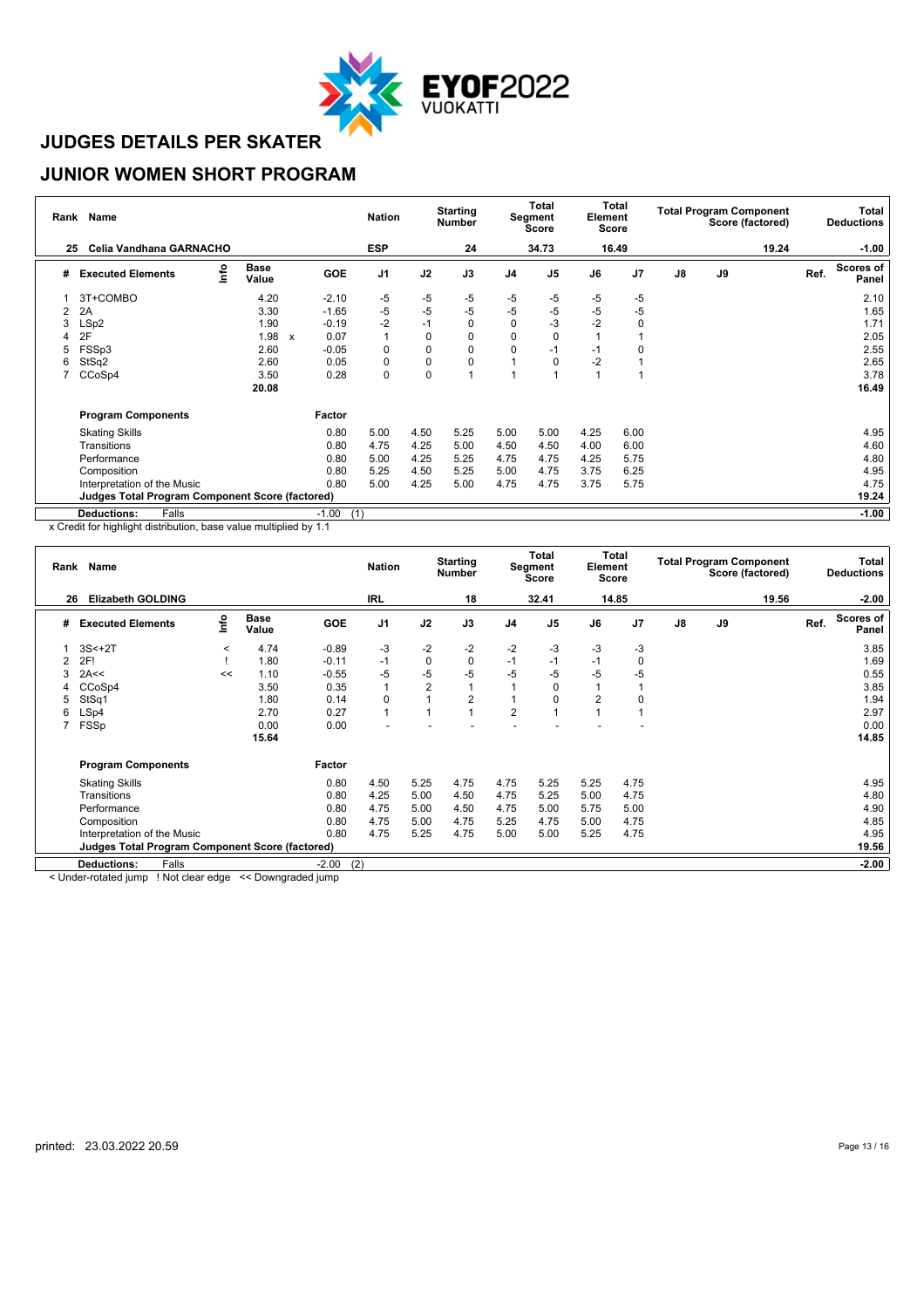

#### **JUNIOR WOMEN SHORT PROGRAM**

| Rank | <b>Name</b>                                            |      |                      |            | <b>Nation</b>  |                | <b>Starting</b><br><b>Number</b> |                | <b>Total</b><br>Total<br>Element<br>Segment<br><b>Score</b><br>Score |                | <b>Total Program Component</b><br>Score (factored) |    |    | Total<br><b>Deductions</b> |      |                           |
|------|--------------------------------------------------------|------|----------------------|------------|----------------|----------------|----------------------------------|----------------|----------------------------------------------------------------------|----------------|----------------------------------------------------|----|----|----------------------------|------|---------------------------|
| 27   | Luiza-Elena ILIE                                       |      |                      |            | <b>ROU</b>     |                | 13                               |                | 31.27                                                                |                | 13.47                                              |    |    | 18.80                      |      | $-1.00$                   |
| #    | <b>Executed Elements</b>                               | lnfo | <b>Base</b><br>Value | <b>GOE</b> | J <sub>1</sub> | J2             | J3                               | J <sub>4</sub> | J <sub>5</sub>                                                       | J6             | J <sub>7</sub>                                     | J8 | J9 |                            | Ref. | <b>Scores of</b><br>Panel |
|      | 2F                                                     |      | 1.80                 | 0.07       | 0              |                |                                  |                | 0                                                                    | 0              | $\mathbf 0$                                        |    |    |                            |      | 1.87                      |
| 2    | 2A<<                                                   | <<   | 1.10                 | $-0.46$    | $-5$           | $-5$           | -4                               | $-4$           | -4                                                                   | $-3$           | $-4$                                               |    |    |                            |      | 0.64                      |
| 3    | FSSp3                                                  |      | 2.60                 | 0.36       | $\overline{1}$ | $\overline{2}$ | 2                                |                |                                                                      |                | $\overline{2}$                                     |    |    |                            |      | 2.96                      |
|      | 2Lz<<+COMBO                                            | <<   | 0.60                 | $-0.30$    | $-5$           | $-5$           | $-5$                             | -5             | -5                                                                   | -5             | -5                                                 |    |    |                            |      | 0.30                      |
| 5    | StSq2                                                  |      | 2.60                 | 0.36       |                | $\overline{2}$ | $\overline{2}$                   |                | 0                                                                    | $\overline{2}$ |                                                    |    |    |                            |      | 2.96                      |
| 6    | CCoSp3                                                 |      | 3.00                 | 0.24       |                |                |                                  | $\Omega$       | $\Omega$                                                             |                | $\overline{2}$                                     |    |    |                            |      | 3.24                      |
|      | LSp1                                                   |      | 1.50                 | 0.00       | $\mathbf 0$    |                |                                  |                | -4                                                                   | $-1$           | $-1$                                               |    |    |                            |      | 1.50                      |
|      |                                                        |      | 13.20                |            |                |                |                                  |                |                                                                      |                |                                                    |    |    |                            |      | 13.47                     |
|      | <b>Program Components</b>                              |      |                      | Factor     |                |                |                                  |                |                                                                      |                |                                                    |    |    |                            |      |                           |
|      | <b>Skating Skills</b>                                  |      |                      | 0.80       | 4.25           | 5.00           | 4.75                             | 4.50           | 4.75                                                                 | 4.75           | 4.50                                               |    |    |                            |      | 4.65                      |
|      | Transitions                                            |      |                      | 0.80       | 4.00           | 4.75           | 4.25                             | 4.25           | 4.75                                                                 | 4.50           | 4.25                                               |    |    |                            |      | 4.40                      |
|      | Performance                                            |      |                      | 0.80       | 4.50           | 5.25           | 4.50                             | 4.50           | 5.00                                                                 | 5.00           | 4.75                                               |    |    |                            |      | 4.75                      |
|      | Composition                                            |      |                      | 0.80       | 4.75           | 5.00           | 4.50                             | 4.75           | 4.75                                                                 | 4.75           | 4.50                                               |    |    |                            |      | 4.70                      |
|      | Interpretation of the Music                            |      |                      | 0.80       | 4.75           | 5.25           | 4.75                             | 5.25           | 5.00                                                                 | 5.00           | 5.00                                               |    |    |                            |      | 5.00                      |
|      | <b>Judges Total Program Component Score (factored)</b> |      |                      |            |                |                |                                  |                |                                                                      |                |                                                    |    |    |                            |      | 18.80                     |
|      | <b>Deductions:</b><br>Falls                            |      |                      | $-1.00$    | (1)            |                |                                  |                |                                                                      |                |                                                    |    |    |                            |      | $-1.00$                   |

<< Downgraded jump

| Rank           | Name                                                   |      |                      |                                   | <b>Nation</b>  |             | <b>Starting</b><br><b>Number</b> |                | Total<br>Segment<br><b>Score</b> | Element  | Total<br><b>Score</b> |               |    | <b>Total Program Component</b><br>Score (factored) |      | Total<br><b>Deductions</b> |
|----------------|--------------------------------------------------------|------|----------------------|-----------------------------------|----------------|-------------|----------------------------------|----------------|----------------------------------|----------|-----------------------|---------------|----|----------------------------------------------------|------|----------------------------|
| 28             | <b>Lisa AMAECHI</b>                                    |      |                      |                                   | <b>AUT</b>     |             | 19                               |                | 31.02                            |          | 16.14                 |               |    | 15.88                                              |      | $-1.00$                    |
| #              | <b>Executed Elements</b>                               | lnfo | <b>Base</b><br>Value | GOE                               | J <sub>1</sub> | J2          | J3                               | J <sub>4</sub> | J <sub>5</sub>                   | J6       | J <sub>7</sub>        | $\mathsf{J}8$ | J9 |                                                    | Ref. | Scores of<br>Panel         |
|                | 2F                                                     |      | 1.80                 | $-0.04$                           | 0              | 0           | 0                                | 0              | 0                                | -1       | -1                    |               |    |                                                    |      | 1.76                       |
| 2              | 2A<<                                                   | <<   | 1.10                 | $-0.55$                           | $-5$           | $-5$        | $-5$                             | $-5$           | $-5$                             | -5       | -5                    |               |    |                                                    |      | 0.55                       |
|                | CCoSp4                                                 |      | 3.50                 | $-0.07$                           | 0              | $-1$        | $\Omega$                         | 0              | $\Omega$                         | $-1$     | 0                     |               |    |                                                    |      | 3.43                       |
|                | $2Lo+2T$                                               |      | 3.30                 | 0.00<br>$\boldsymbol{\mathsf{x}}$ | $\mathbf 0$    | $\mathbf 0$ | 0                                | 0              | $-1$                             | $\Omega$ |                       |               |    |                                                    |      | 3.30                       |
| 5              | FSSp2                                                  |      | 2.30                 | $-0.05$                           | 1              | $-1$        | $\Omega$                         | $\Omega$       | $\Omega$                         | $-1$     | C                     |               |    |                                                    |      | 2.25                       |
| 6              | CS <sub>p2</sub>                                       |      | 1.80                 | $-0.18$                           | $-1$           | $-1$        | $-1$                             | $-1$           | $-1$                             | $-2$     | $-1$                  |               |    |                                                    |      | 1.62                       |
| $\overline{7}$ | StSq3                                                  |      | 3.30                 | $-0.07$                           | 0              | $-1$        | $\Omega$                         | 0              | $\Omega$                         | $-1$     | $\mathbf 0$           |               |    |                                                    |      | 3.23                       |
|                |                                                        |      | 17.10                |                                   |                |             |                                  |                |                                  |          |                       |               |    |                                                    |      | 16.14                      |
|                | <b>Program Components</b>                              |      |                      | Factor                            |                |             |                                  |                |                                  |          |                       |               |    |                                                    |      |                            |
|                | <b>Skating Skills</b>                                  |      |                      | 0.80                              | 3.75           | 4.25        | 4.00                             | 4.00           | 4.75                             | 3.75     | 4.75                  |               |    |                                                    |      | 4.15                       |
|                | Transitions                                            |      |                      | 0.80                              | 3.50           | 3.75        | 3.50                             | 3.75           | 4.50                             | 3.25     | 4.75                  |               |    |                                                    |      | 3.80                       |
|                | Performance                                            |      |                      | 0.80                              | 3.50           | 4.00        | 4.00                             | 3.75           | 4.25                             | 3.75     | 4.50                  |               |    |                                                    |      | 3.95                       |
|                | Composition                                            |      |                      | 0.80                              | 3.50           | 3.75        | 4.00                             | 4.00           | 4.50                             | 3.50     | 5.25                  |               |    |                                                    |      | 3.95                       |
|                | Interpretation of the Music                            |      |                      | 0.80                              | 3.75           | 3.50        | 3.75                             | 4.25           | 4.50                             | 3.75     | 4.75                  |               |    |                                                    |      | 4.00                       |
|                | <b>Judges Total Program Component Score (factored)</b> |      |                      |                                   |                |             |                                  |                |                                  |          |                       |               |    |                                                    |      | 15.88                      |
|                | Falls<br><b>Deductions:</b>                            |      |                      | $-1.00$                           | (1)            |             |                                  |                |                                  |          |                       |               |    |                                                    |      | $-1.00$                    |

<< Downgraded jump x Credit for highlight distribution, base value multiplied by 1.1

 $\overline{\phantom{a}}$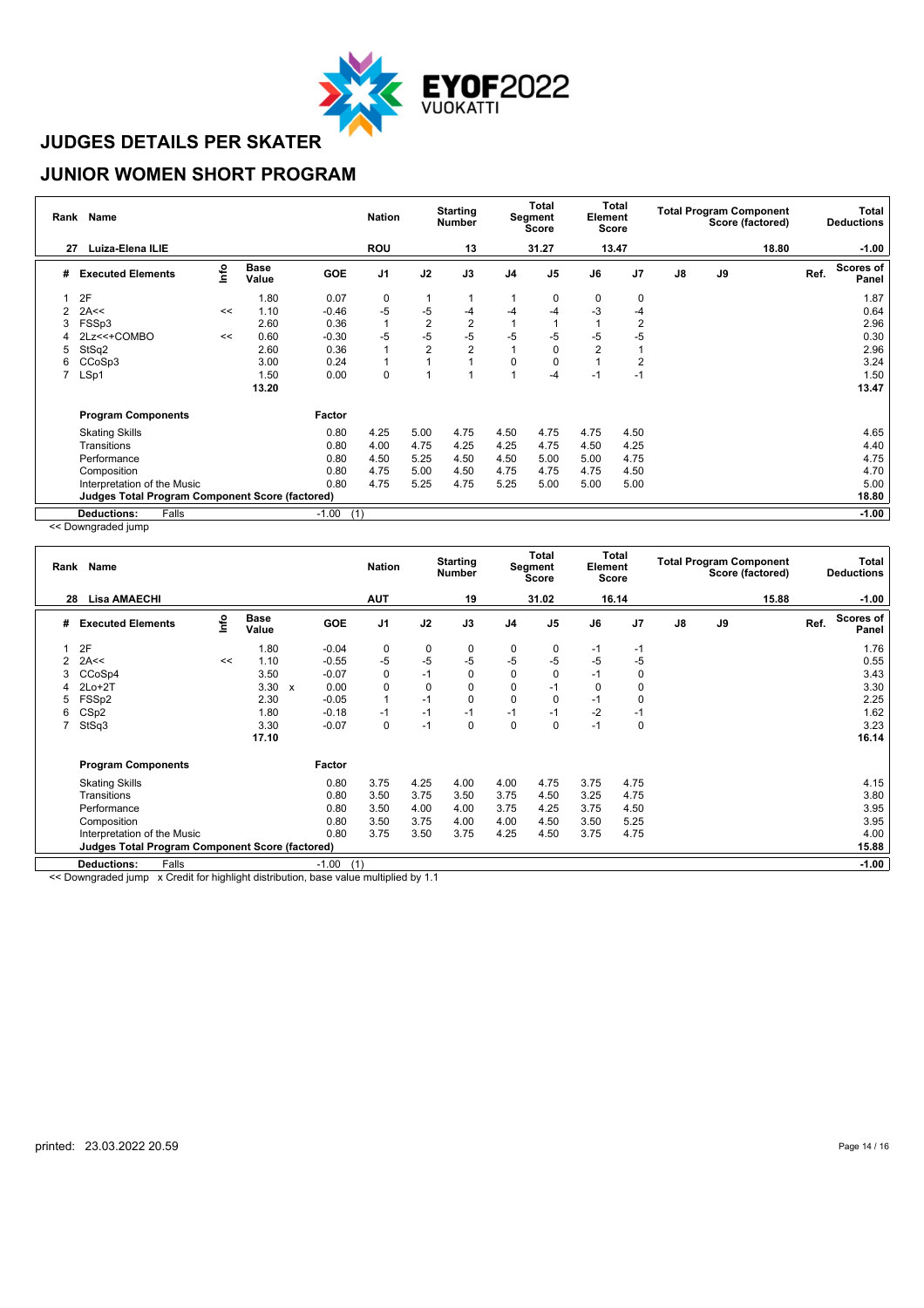

#### **JUNIOR WOMEN SHORT PROGRAM**

|    | Rank Name                                              |      |                      |              |                | <b>Nation</b> |             | <b>Starting</b><br><b>Number</b> |                | <b>Total</b><br>Segment<br><b>Score</b> | Element | Total<br><b>Score</b> |               |    | <b>Total Program Component</b><br>Score (factored) |      | Total<br><b>Deductions</b> |
|----|--------------------------------------------------------|------|----------------------|--------------|----------------|---------------|-------------|----------------------------------|----------------|-----------------------------------------|---------|-----------------------|---------------|----|----------------------------------------------------|------|----------------------------|
| 29 | Despoina KATSAROU                                      |      |                      |              |                | <b>GRE</b>    |             | 11                               |                | 27.41                                   |         | 14.73                 |               |    | 13.68                                              |      | $-1.00$                    |
| #  | <b>Executed Elements</b>                               | lnfo | <b>Base</b><br>Value |              | GOE            | J1            | J2          | J3                               | J <sub>4</sub> | J <sub>5</sub>                          | J6      | J <sub>7</sub>        | $\mathsf{J}8$ | J9 |                                                    | Ref. | <b>Scores of</b><br>Panel  |
|    | 2A<<                                                   | <<   | 1.10                 |              | $-0.55$        | $-5$          | $-5$        | $-5$                             | $-5$           | -5                                      | -5      | $-5$                  |               |    |                                                    |      | 0.55                       |
| 2  | $2Lz+2T$                                               |      | 3.40                 |              | $-0.04$        | $\pmb{0}$     | $\mathbf 0$ | 0                                | 0              | $\Omega$                                | $-2$    | $-1$                  |               |    |                                                    |      | 3.36                       |
| 3  | FSSp2                                                  |      | 2.30                 |              | $-0.55$        | $-2$          | $-2$        | $-2$                             | $-2$           | -3                                      | $-3$    | -3                    |               |    |                                                    |      | 1.75                       |
|    | StSq1                                                  |      | 1.80                 |              | $-0.25$        | $-1$          | $-1$        | $-1$                             | $-2$           | $-1$                                    | $-2$    | $-2$                  |               |    |                                                    |      | 1.55                       |
| 5  | 2F                                                     |      | 1.98                 | $\mathsf{x}$ | $-0.04$        | 0             | 0           | $\Omega$                         | $\Omega$       | O                                       | $-1$    | -1                    |               |    |                                                    |      | 1.94                       |
| 6  | CS <sub>p2</sub>                                       |      | 1.80                 |              | 0.14           | 1             | 0           |                                  |                |                                         |         | 0                     |               |    |                                                    |      | 1.94                       |
|    | CCoSp4                                                 |      | 3.50                 |              | 0.14           | 0             | $\mathbf 0$ |                                  | 0              | 0                                       |         |                       |               |    |                                                    |      | 3.64                       |
|    |                                                        |      | 15.88                |              |                |               |             |                                  |                |                                         |         |                       |               |    |                                                    |      | 14.73                      |
|    | <b>Program Components</b>                              |      |                      |              | Factor         |               |             |                                  |                |                                         |         |                       |               |    |                                                    |      |                            |
|    | <b>Skating Skills</b>                                  |      |                      |              | 0.80           | 3.75          | 4.25        | 3.50                             | 3.75           | 4.00                                    | 3.25    | 3.00                  |               |    |                                                    |      | 3.65                       |
|    | Transitions                                            |      |                      |              | 0.80           | 3.25          | 3.50        | 3.25                             | 3.50           | 3.75                                    | 2.75    | 2.75                  |               |    |                                                    |      | 3.25                       |
|    | Performance                                            |      |                      |              | 0.80           | 3.50          | 4.00        | 3.50                             | 3.50           | 3.50                                    | 3.50    | 3.25                  |               |    |                                                    |      | 3.50                       |
|    | Composition                                            |      |                      |              | 0.80           | 3.25          | 3.75        | 3.50                             | 3.75           | 3.75                                    | 3.00    | 3.00                  |               |    |                                                    |      | 3.45                       |
|    | Interpretation of the Music                            |      |                      |              | 0.80           | 3.25          | 3.75        | 3.25                             | 3.00           | 3.75                                    | 3.00    | 3.00                  |               |    |                                                    |      | 3.25                       |
|    | <b>Judges Total Program Component Score (factored)</b> |      |                      |              |                |               |             |                                  |                |                                         |         |                       |               |    |                                                    |      | 13.68                      |
|    | <b>Deductions:</b><br>Falls                            |      |                      |              | $-1.00$<br>(1) |               |             |                                  |                |                                         |         |                       |               |    |                                                    |      | $-1.00$                    |

<< Downgraded jump x Credit for highlight distribution, base value multiplied by 1.1

| Rank Name |                                                        |         |               |              |            | <b>Nation</b>  |           | <b>Starting</b><br>Number |                | Total<br>Segment<br><b>Score</b> |      | Total<br>Element<br><b>Score</b> |               | <b>Total Program Component</b><br>Score (factored) |       |      | Total<br><b>Deductions</b> |
|-----------|--------------------------------------------------------|---------|---------------|--------------|------------|----------------|-----------|---------------------------|----------------|----------------------------------|------|----------------------------------|---------------|----------------------------------------------------|-------|------|----------------------------|
| 30        | <b>Jana KUKOVSKA</b>                                   |         |               |              |            | <b>MKD</b>     |           | 8                         |                | 24.98                            |      | 12.62                            |               |                                                    | 12.36 |      | 0.00                       |
| #         | <b>Executed Elements</b>                               | lnfo    | Base<br>Value |              | <b>GOE</b> | J <sub>1</sub> | J2        | J3                        | J <sub>4</sub> | J5                               | J6   | J <sub>7</sub>                   | $\mathsf{J}8$ | J9                                                 |       | Ref. | Scores of<br>Panel         |
|           | 2A<<                                                   | <<      | 1.10          |              | $-0.55$    | -5             | $-5$      | $-5$                      | -5             | -5                               | -5   | $-5$                             |               |                                                    |       |      | 0.55                       |
| 2         | $2Lo+2Lo<$                                             | $\,<\,$ | 3.06          |              | $-0.48$    | -3             | $-3$      | $-2$                      | $-2$           | $-3$                             | $-3$ | $-5$                             |               |                                                    |       |      | 2.58                       |
| 3         | CCoSp3                                                 |         | 3.00          |              | $-0.12$    | 0              | $-2$      | 0                         | $-1$           | 0                                | 0    | $-1$                             |               |                                                    |       |      | 2.88                       |
| 4         | 2F                                                     |         | 1.98          | $\mathsf{x}$ | 0.00       | $\pmb{0}$      | $\pmb{0}$ | 0                         | 0              |                                  | 0    | 0                                |               |                                                    |       |      | 1.98                       |
| 5         | LSp3                                                   |         | 2.40          |              | $-0.48$    | $-1$           | $-4$      | $-1$                      | $-2$           | $-2$                             | $-2$ | -3                               |               |                                                    |       |      | 1.92                       |
| 6         | FSSp1                                                  |         | 2.00          |              | $-0.52$    | $-2$           | $-3$      | $\mathbf 0$               | $-2$           | $-3$                             | $-3$ | $-4$                             |               |                                                    |       |      | 1.48                       |
|           | StSqB                                                  |         | 1.50          |              | $-0.27$    | $-1$           | $-2$      | $-1$                      | $-2$           | -1                               | -3   | $-3$                             |               |                                                    |       |      | 1.23                       |
|           |                                                        |         | 15.04         |              |            |                |           |                           |                |                                  |      |                                  |               |                                                    |       |      | 12.62                      |
|           | <b>Program Components</b>                              |         |               |              | Factor     |                |           |                           |                |                                  |      |                                  |               |                                                    |       |      |                            |
|           | <b>Skating Skills</b>                                  |         |               |              | 0.80       | 3.50           | 3.50      | 3.75                      | 3.00           | 3.00                             | 3.00 | 2.75                             |               |                                                    |       |      | 3.20                       |
|           | Transitions                                            |         |               |              | 0.80       | 3.00           | 3.00      | 3.50                      | 2.75           | 2.75                             | 2.75 | 2.50                             |               |                                                    |       |      | 2.85                       |
|           | Performance                                            |         |               |              | 0.80       | 3.50           | 3.25      | 3.50                      | 3.00           | 3.25                             | 3.00 | 3.00                             |               |                                                    |       |      | 3.20                       |
|           | Composition                                            |         |               |              | 0.80       | 3.25           | 3.25      | 3.50                      | 3.25           | 2.75                             | 2.75 | 3.00                             |               |                                                    |       |      | 3.10                       |
|           | Interpretation of the Music                            |         |               |              | 0.80       | 3.25           | 3.00      | 3.75                      | 3.25           | 2.75                             | 3.00 | 3.00                             |               |                                                    |       |      | 3.10                       |
|           | <b>Judges Total Program Component Score (factored)</b> |         |               |              |            |                |           |                           |                |                                  |      |                                  |               |                                                    |       |      | 12.36                      |
|           | <b>Deductions:</b>                                     |         |               |              |            |                |           |                           |                |                                  |      |                                  |               |                                                    |       |      | 0.00                       |

<< Downgraded jump < Under-rotated jump x Credit for highlight distribution, base value multiplied by 1.1